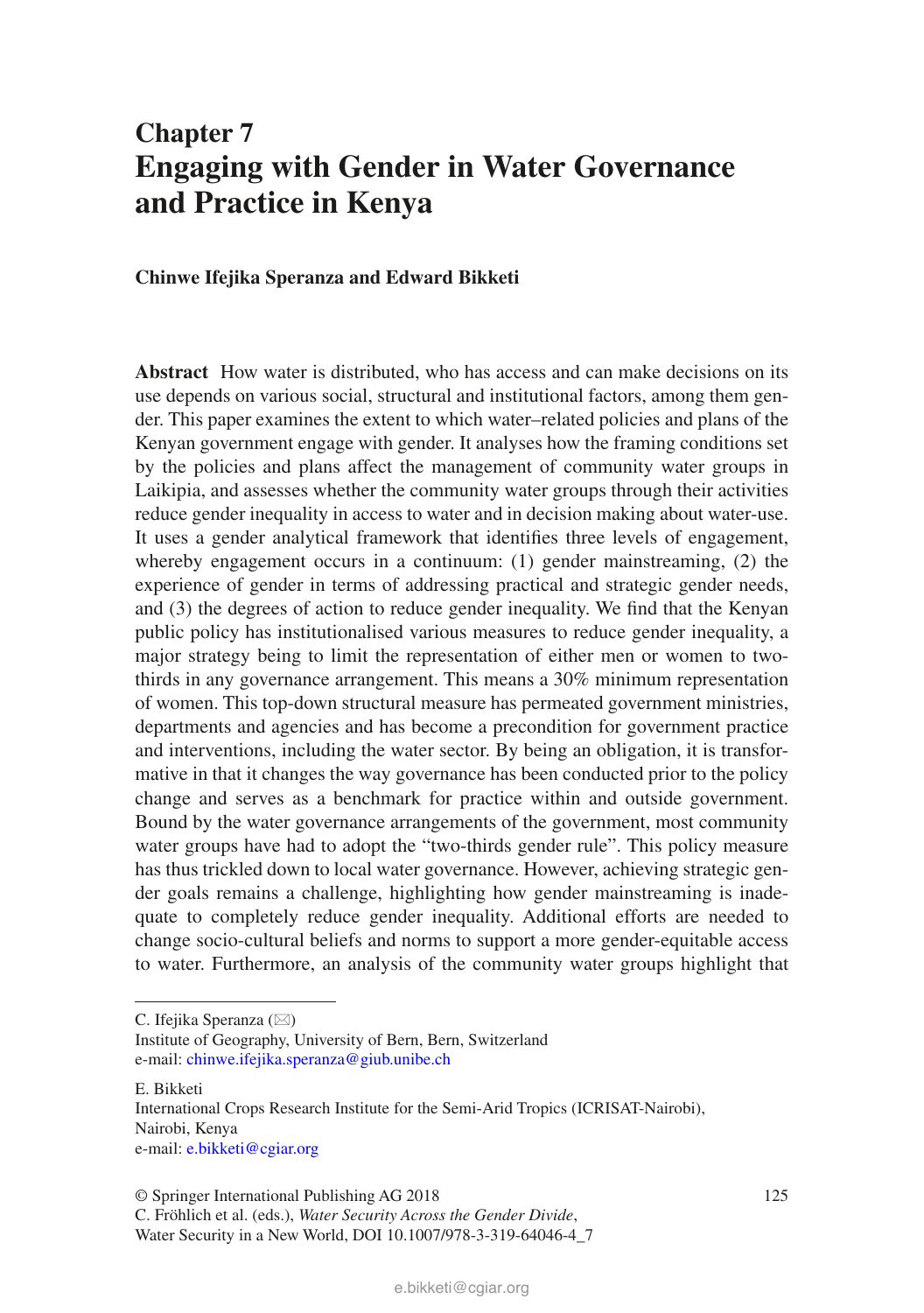financial capability may be a stronger factor than gender in determining men and women's access to water in Laikipia, Kenya. Thus in addition to addressing sociocultural beliefs and norms, there is a need to explore the intersections of gender and capabilities, and the roles they play in reducing gender inequality in water use and governance.

**Keywords** Water governance • Kenya • Community water groups • Inequality • Gender mainstreaming

## **7.1 Introduction**

Disparities in water availability and access are major development concerns. How water is distributed, who has access and can make decisions on its use depends on various institutional, structural and social factors, among them gender.<sup>1</sup> Gender affects the distribution of resources and responsibilities and remains one of the most widespread categories of social inequality, with enormous local and cultural variations (Boserup 1970; Tinker 1990; Elson 1995; Ifejika Speranza 2006; Wyrod 2008). Ridgeway and Correll (2004, 511) argue that "widely shared, hegemonic cultural2 beliefs about gender and their effects in "social relational contexts" (situations in which individuals define themselves in relation to others in order to act) are among the core components" that make a gender system persist or open to change. Gender ideology and beliefs that are hegemonic are institutionalized in various spheres of society such as in the media, government policy, normative images of the family (Ridgeway and Correll 2004) and markets. Gender is both socially determined and performative and can change through both individual and social action (Butler 1990). Quisumbing (1996, 1580) thus argues that since gender is socially determined, it can be changed through conscious social action including public policy (op. cit).

Yet, policy formulation, planning and implementation in the water and related agricultural sectors continue to exclude or misinterpret women's needs, interest and experiences and/or subsume them with those of men (Kabeer 2010; Elson 1995). Policies may contradict one another in their engagement with gender (Rao 2017),

<sup>&</sup>lt;sup>1</sup>Drawing on literature, Ridgeway and Correll (2004, 510) refer to gender as "an institutionalised system of social practices for constituting people as two significantly different categories of men and women, and organising social relations of inequality on the basis of that difference". A gender system "... involves cultural beliefs and distribution of resources at the macro level, patterns of behaviour and organisational practices at the interactional level, and selves and identities at the individual level" (p. 501–502).

<sup>2</sup> Gramsci's concept of cultural hegemony addresses the relation between culture and power under capitalism (Jackson Lears 1985, 568), and "refers to a historical process in which a dominant group exercises 'moral and intellectual leadership' throughout society by winning the voluntary 'consent' of popular masses" (Kim 2001, 742).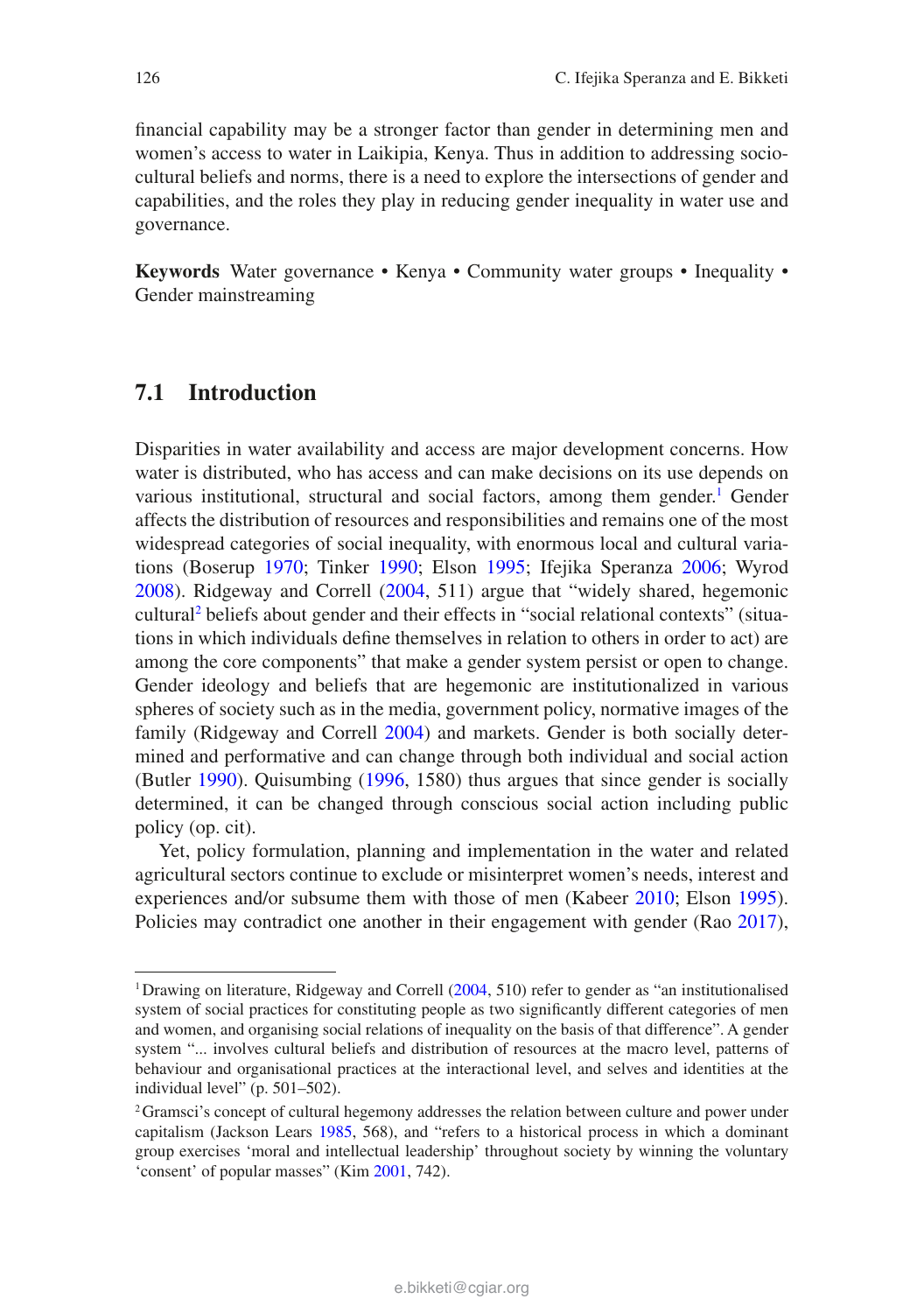may have destructive impacts on rural-based livelihoods (Bryceson 1999), but can also lead to cracks in a gender ideological order (Bryceson 1999). However, whether policies and their implementation reduce or increase gender discriminations depends on the social structures and relations and the pre-existing gender discriminations in specific contexts (Bryceson 1999; Daley 2011; Rao 2017).

Although the roles of women in the water and agriculture sector vary widely across the developing world, women farmers share a common set of gender-based disadvantages (Bikketi et al*.* 2016; Farnworth et al. 2013; Ifejika Speranza 2006). They tend to have less access than men to productive resources like water, land, livestock, and labour, less access to credit, limited control over household income, less access than men to agriculture inputs, extension services and markets (Bikketi et al*.* 2016; Ifejika Speranza 2006; Mackenzie 1990). In Sub-Saharan Africa (SSA), where about 80% of women depend on agriculture for their livelihoods (SOFA and Doss 2011), deeply rooted gender discrimination contributes significantly to low productivity and profitability of women's economic enterprises, which in turn exacerbate poverty, food insecurity and malnutrition. A gender analysis thus illuminates evolving differences in the needs, priorities, roles, statuses, and capacities of men and women, as well as the constraints and opportunities they face (Doss and Kieran 2015).

Furthermore, a majority of women smallholders in SSA have very low literacy levels, few marketable skills, and little access to formal or informal income generating activities (FAO 2011). In patriarchal communities, these women generally have no right to inherit land, a crucial livelihood asset, leaving them wholly dependent on their husbands and/or male relatives for their financial security and wellbeing despite explicit provisions by various Constitutions (Ifejika Speranza 2006; Doss et al. 2012; Lastarria-Cornhiel et al. 2014; Bikketi et al*.* 2016). The male household heads typically decide what to do with household resources, leading to insecure access to resources required for sustained agricultural production (Ifejika Speranza 2006; Wyrod 2008; WDR-World Development Report 2012, 72–91; Kassie et al. 2014; Dancer and Tsikata 2015). Thus the rights of women to access and control resources such as land or water remain a matter of concern.

In SSA, water as a resource has layered rights based on use, control and ownership. These rights extend from (i) access (physically accessing the resource), (ii) extraction (ability to take a part of the resource) (iii) management rights or decisionmaking about the resource, (iv) exclusion rights, and (v) rights of alienation (decision- making about sale, lease or bequeathing the resource) (Rao 2016 citing Schlager and Ostrom 1992). These rights affect men and women differently (Daley 2011; Tsikata and Yaro 2014). For example, fetching water for domestic use is a responsibility that is normally assigned to women and children in various sociocultural contexts (Ifejika Speranza 2006; Gallois et al. 2015). Such is the case in many regions of Kenya, a country that is considered water-scarce with less than 1000 m<sup>3</sup> of renewable fresh water supplies per capita and year (USAID 2014).

Thus where water supply is difficult, e.g. in many rural areas, women and children have to put in extra time and labour to access enough quantity of water that is of good quality for household needs. Being responsible for household management, women have an interest in secure water supply. Thus among addressing other devel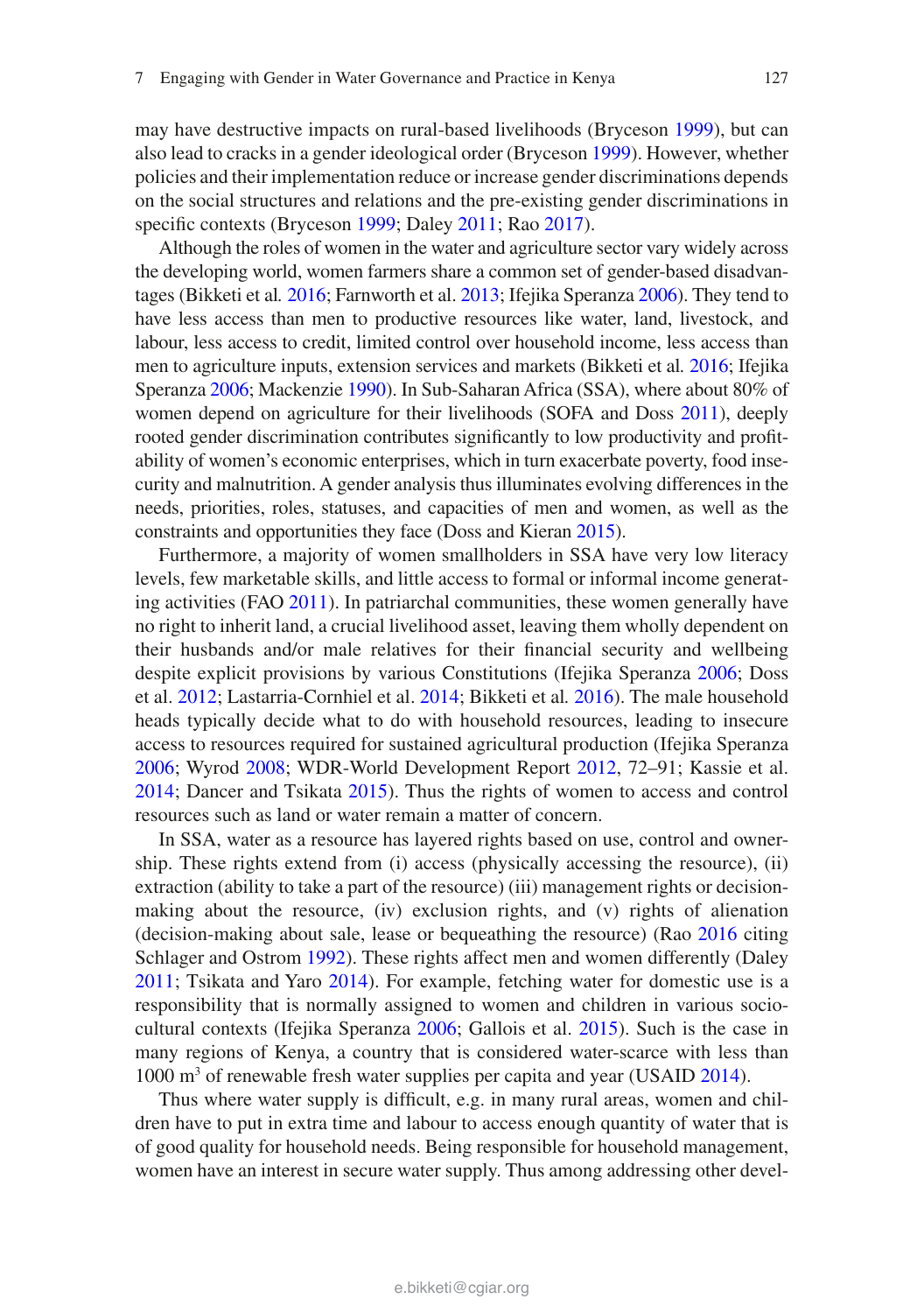opment challenges, women in various rural areas of Kenya have organised themselves into groups to improve their access to water, for instance, by contributing money to purchase water tanks for each member (Mutugi 2006).

However there are cases where water supply and access becomes a broader challenge affecting both men and women's lives. In such cases both men and women self-organise to improve their access to water for various uses. This is the case of the Community Water Groups (CWGs), that is, self-help groups that aim to improve their members' access to water, in the upper Ewaso-Ngiro river basin in the Mount Kenya region. Such a case raises questions on (i) whether gender inequalities persist in water access and use (ii) what measures CWGs put in place to reduce gender inequality in water resources management, and (iii) to what extent the policies and practices of the various relevant government bodies foster the capacity of men and women to access water. This paper thus has three objectives: First, to examine the extent to which water–related policies and plans of the Kenyan government engage with gender. Second, to analyse how the framing conditions set by the policies and plans affect the management of CWGs. And third, to explore whether the CWGs through their activities reduce gender inequality in access to water and in decision making about water-use. Such a focus can provide insights on the effectiveness of top-down structural measures (as reflected by government plans, policies and practices) and bottom-up measures as reflected in the self-organisation of CWGs in reducing gender inequality in water access and use. The paper is thus structured as follows, first we present the methodological and conceptual framework, we examine how the policies and plans engage with gender, then we analyse how participation in CWGs reduce gender inequality in decisions on water use and management and whether the benefits are equitable in gender terms. Lastly, we discuss the implications of our findings and conclude.

# **7.2 Methodology**

We adopted a two-pronged approach. First, we analysed policy documents including bills and acts as well as other strategic plans and annual reports of relevant government bodies, where available. And second, we collected empirical data from a survey and key informant interviews of CWGs in the Upper Ewaso-Ngiro North basin of Kenya to examine how gender mediates access to water and how gender is accounted for in local water management.

# *7.2.1 Conceptual Framework*

We modified the assessment framework of gender engagement proposed by Bunce and Ford (2015) into a conceptual framework of policy engagement with gender (see Table 7.1). The authors identified three levels of gender engagement, whereby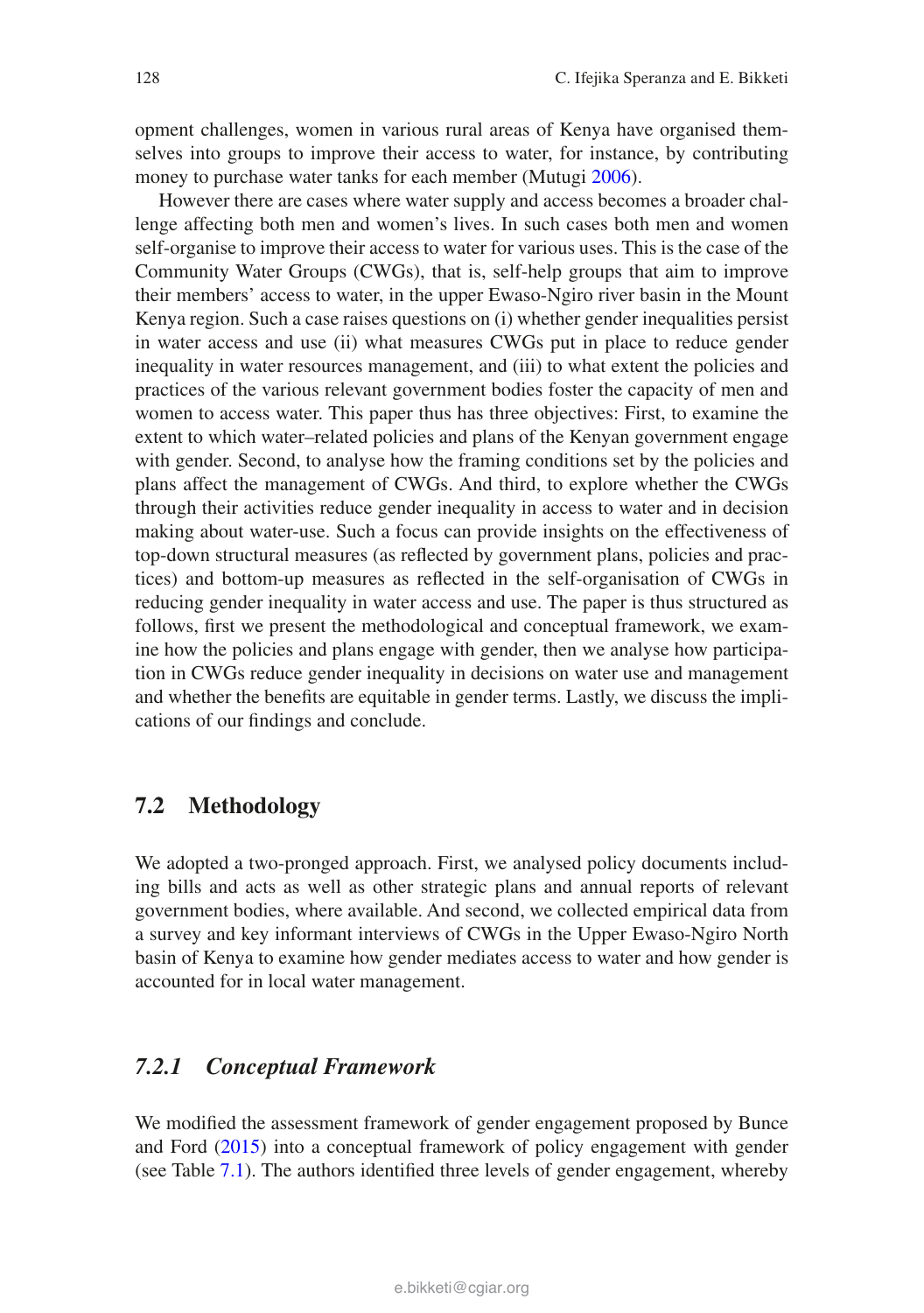| Attributes and dimensions of                               |                                                                                                                                                                   | Scoring system                                                                                     |  |
|------------------------------------------------------------|-------------------------------------------------------------------------------------------------------------------------------------------------------------------|----------------------------------------------------------------------------------------------------|--|
| engagement                                                 | <b>Ouestions/indicators</b>                                                                                                                                       | (Yes:1; No:0)                                                                                      |  |
| applied in the policy process                              | 1. Gender mainstreaming: extent to which gender concepts are being                                                                                                | Total possible score: 3                                                                            |  |
| (i) Gender-sensitivity                                     | "Is there explicit recognition of the<br>different needs and experiences by<br>gender" <sup>2</sup> ?<br>"Are there objectives, actions, and/or                   | <sup>a</sup> Presence of at least<br>one or all<br>condition(s): score of<br>1/Absence: score of 0 |  |
|                                                            | indicators that aim to reduce gender<br>disparities" <sup>a</sup> ?<br>"Is gender sensitive language used" <sup>a?</sup>                                          |                                                                                                    |  |
|                                                            |                                                                                                                                                                   | Total Score: 1                                                                                     |  |
| (ii) Gender-responsiveness                                 | "Is the Information presented in a<br>gender-disaggregated manner" <sup>a?</sup>                                                                                  | Presence of at least<br>one or all                                                                 |  |
|                                                            | "Do progress indicators measure or plan<br>to measure the different impacts<br>experienced by each gender" <sup>2</sup> ?                                         | condition(s): score of<br>1/Absence: score of 0                                                    |  |
|                                                            | "Are there recommendations or evidence<br>of equal participation in decision-<br>making processes by all genders" <sup>a?</sup>                                   |                                                                                                    |  |
|                                                            |                                                                                                                                                                   | Total Score: 1                                                                                     |  |
| (iii) Gender-<br>transformativeness                        | Does the policy propose/plan activities<br>that can trigger changes in social<br>values?                                                                          | Presence of at least<br>one or all<br>condition(s): score of                                       |  |
|                                                            | Does the policy promote the rethinking<br>of societal structures of power as they<br>relate to gender?                                                            | 1/Absence: score of 0                                                                              |  |
|                                                            | Does the policy propose/plan changes in<br>organisational practices and goals?                                                                                    |                                                                                                    |  |
|                                                            |                                                                                                                                                                   | Total Score: 1                                                                                     |  |
| genders are acknowledged and addressed in the policy/plan. | 2. Experience of gender: extent to which the specific needs of different                                                                                          | Total possible score: 3                                                                            |  |
| (iv) Practical needs                                       | Does the policy/plan focus on<br>improving the practical and<br>differentiated needs each gender<br>experiences within current gender<br>norms?                   | Presence: score of 1/<br>Absence: score of 0                                                       |  |
| (v) Strategic needs                                        | Does the policy/plan aim to reduce<br>gender inequality through a<br>re-evaluation of power distribution/<br>societal roles and responsibilities/legal<br>rights? | Presence: score of 2/<br>Absence: score of 0                                                       |  |
|                                                            |                                                                                                                                                                   | Total Score 3                                                                                      |  |
| inequality in the policy/plan                              | 3. Degree of action: extent of action being taken to reduce gender                                                                                                | Total possible score: 3                                                                            |  |

Table 7.1 Gender Engagement Framework – examining the level to which government policies and plans are engaging with gender

(continued)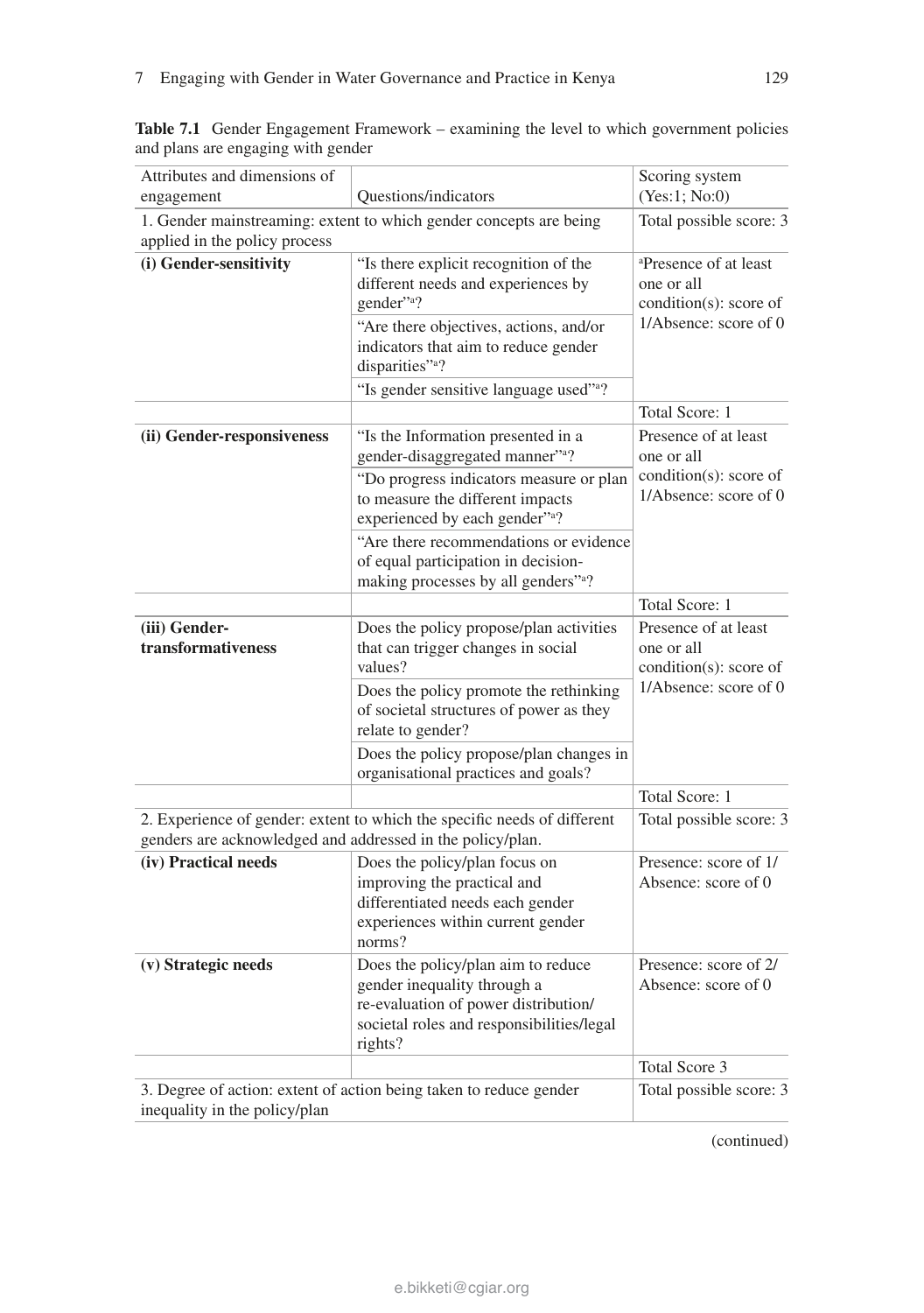| Attributes and dimensions of<br>engagement | <b>Ouestions/indicators</b>                                                                                                                                                                                               | Scoring system<br>(Yes:1; No:0)                                                               |
|--------------------------------------------|---------------------------------------------------------------------------------------------------------------------------------------------------------------------------------------------------------------------------|-----------------------------------------------------------------------------------------------|
| (vi) Statements of<br>recognition          | Does the policy/plan acknowledge that<br>a relationship exists between gender<br>and water?                                                                                                                               | Presence: score of 1/<br>Absence: score of 0                                                  |
| (vii) Groundwork                           | Are recommendations made that would<br>reduce gender inequality in water use<br>and governance?<br>Are recommendations made that aim to<br>reduce gender inequality through water<br>management and governance processes? | Presence of at least<br>one or all<br>$condition(s)$ : score of<br>$1/Ab$ sence: score of $0$ |
| (viii) Concrete Action                     | Does the policy/plan describe concrete<br>actions that have been taken or are<br>being taken to reduce gender<br>inequality in water use and<br>governance?                                                               | Presence: score of 1/<br>Absence: score of 0                                                  |

**Table 7.1** (continued)

Adapted from Bunce and Ford (2015, 4)

a Note: For each indicator, 'presence' = an affirmative answer to one of the indicators (Bunce and Ford 2015, 4)

engagement occurs in a continuum: (1) gender mainstreaming, (2) the experience of gender in terms of addressing practical and strategic gender needs, and (3) the degrees of action to reduce gender inequality. These three levels, which we refer to as dimensions are further divided into eight sub-dimensions (Table 7.1).

In the model of engagement proposed by Bunce and Ford  $(2015)$ , gender mainstreaming refers to the process/strategy whereby gender equity and equality issues are addressed across all governmental policy spheres, rather than in small, marginalised policy units devoted exclusively to women's issues (Alston 2009; UN 1997). The authors conceptualise gender mainstreaming as a function of (i) gendersensitivity, (ii) gender-responsiveness and (iii) gender transformativeness, whereby gender-sensitivity refers to the acknowledgment of different gender experiences and needs, and the use of gender-sensitive language. Gender-responsiveness refers to presenting data and other issues in a gender-disaggregated manner, while gendertransformativeness captures the re-evaluation of current norms, values and practices to include gender (Bunce and Ford 2015, op. cit).

According the authors, policies and strategic plans that engage with gender at a low level simply acknowledge that gender exists (gender awareness) and in some way interacts with the issues being addressed (Bunce and Ford 2015). In contrast, policies and plans that engage with gender at a higher level acknowledge different gender experiences in terms of (iv) practical and (v) strategic gender needs. Such policies and strategies consider gender throughout an intervention, recognise and highlight the underlying power structures and deeply entrenched inequalities in power between socioeconomic classes and between women and men.

The degrees of action to reduce gender inequality can be in the form of (vi) "statements of recognition" acknowledging that a relationship exists between an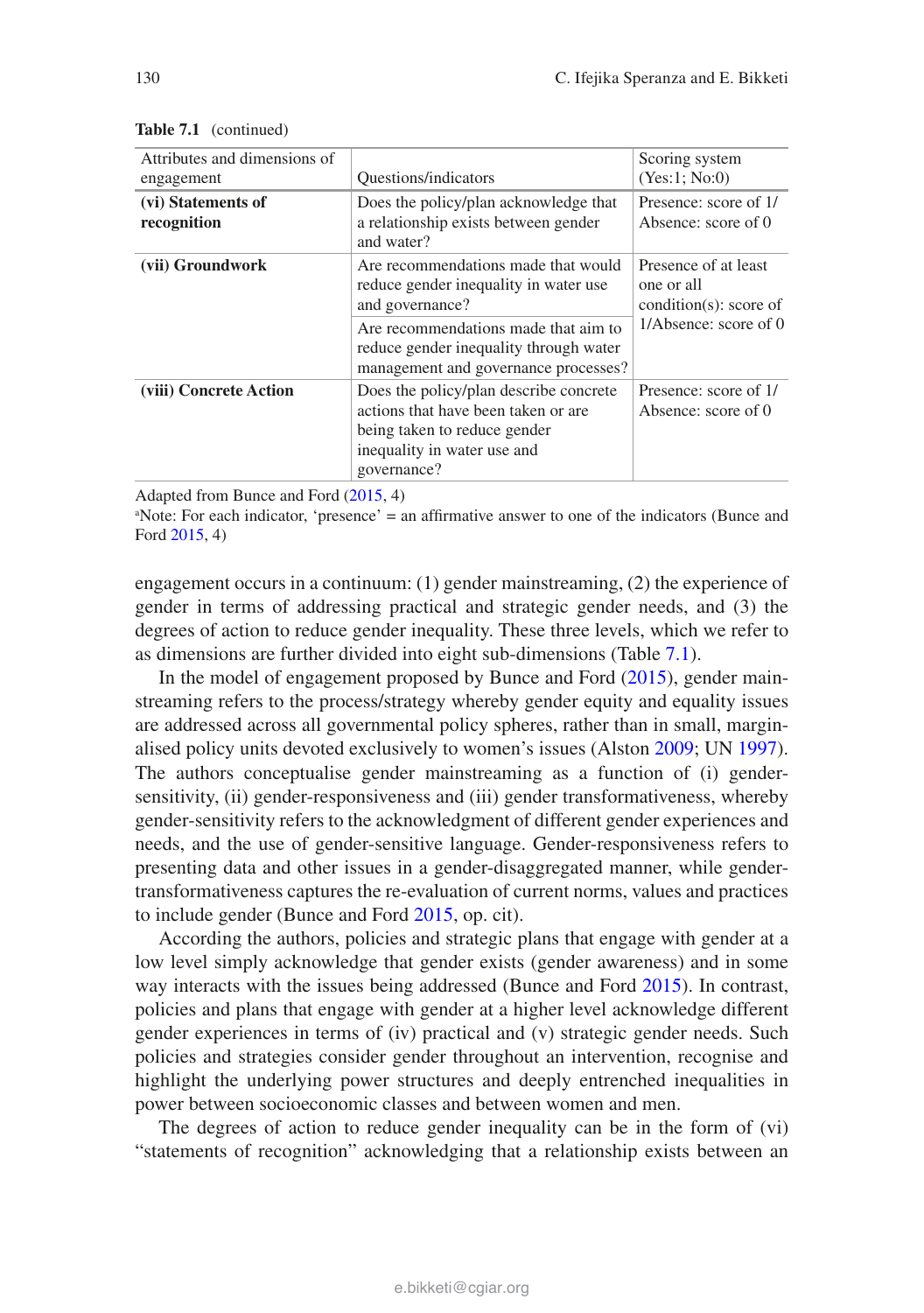issue and gender; (vii) "groundwork statements" that recommend reductions in gender inequality and proposing (viii) "concrete actions" to reduce gender inequality (Table 7.1).

We developed an assessment framework to operationalise the conceptual model and assess the levels of engagement with gender in policies and strategic plans by government as a whole (e.g. Constitution) and in its various bodies in water and related sectors (agriculture, land, and climate information)**.** While policies and plans may not mirror actual implementation, they still capture government intentions to implement measures. Key policies in the water and agriculture sectors including guidelines, regulations and strategic plans were identified by reviewing a government list of policies and websites of the ministries and government bodies responsible for gender, water and agriculture. These were then scored according to their engagement with gender whereby those documents that did not address gender in any form were scored zero. The higher the score for each policy/plan, the higher its engagement with gender in the three dimensions described in Table 7.1. As policies do not feature "groundwork" and "concrete action" (Table 7.1), we also reviewed additional lower level documents (e.g. programmes and project reports as well as annual reports) to capture government practice and to complement the basis for scoring performance in "groundwork" and "concrete action". The scores were then summed to capture the level of engagement with gender. Following Bunce and Ford (2015), an engagement index was calculated in a table by summing scores for the dimensions indices "using equal weighting on a nine point scale" (note that "strategic needs" has a maximum value of 2). Based on this scale, policies and plans were then categorized as having high (scores of 7–9), moderate (scores of 4–6), or low levels (scores of 0–3) of engagement with gender (Bunce and Ford 2015).

# *7.2.2 Analysis of Policy Documents, Plans and Other Government Reports*

To investigate ways in which Kenyan government organisations engage with gender in their policies, strategic plans and practices, we first identified government bodies that have mandates for water resources management or mandates related to land and environment. We screened 34 documents of the government of Kenya and narrowed down to 19 policy documents for in-depth analysis. Besides policies, we also analysed annual reports of line ministries where available. The documents were uploaded in MAXQDA®, a software for qualitative data analysis and coded using the 8 subdimensions in Table 7.1. In parallel, the scores were entered into a table and summed, to reflect the level of engagement with gender in the policies and plans – the higher the total score, the higher the engagement of policies and plans with gender.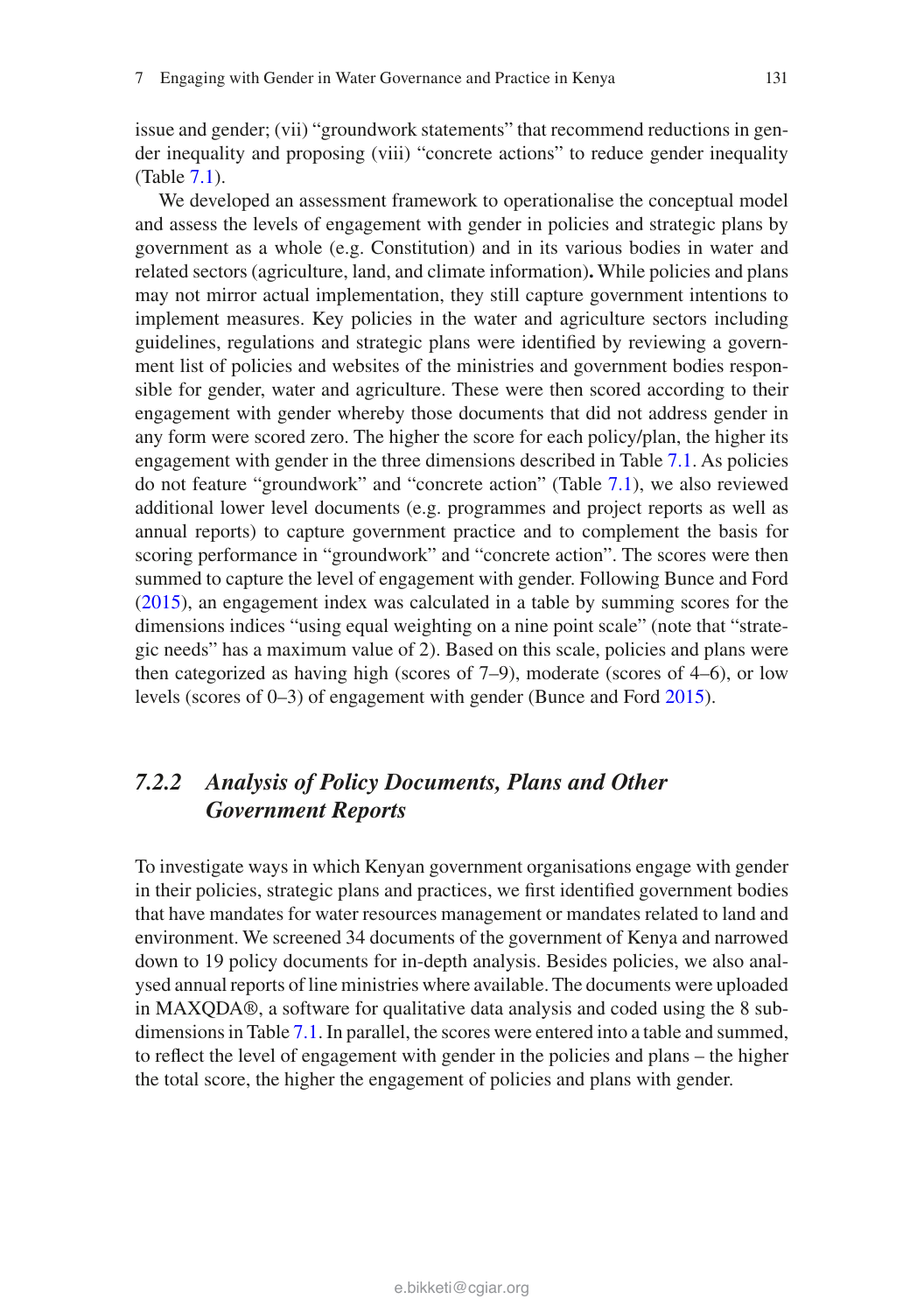# *7.2.3 Empirical Data Collection and Analysis*

To capture the reality on the ground we analysed empirical data collected in 2011– 2012 from respondents in 30 water development interventions in the Upper Ewaso-Ngiro North basin of Kenya to examine how gender mediates access to water and how gender is considered in local water management. The data collection was in the context of a research project on the impacts of development interventions in the Laikipia region, where a gender dimension in water management was one of the aspects captured. The data were collected through surveys targeting 290 households out of the 6808 members of the CWGs and key informant interviews of the members of the management committee of the 30 CWGs. The respondents from the household survey comprised 40% male household heads, 20% female household heads, 38% wives and 1% each of an adult son and daughter (see Ifejika Speranza et al. 2016). This empirical data on gender and local practices of water resources management enriches the policy analysis and assessment. Descriptive statistics were used to examine gender engagement by the CWGs.

### **7.3 Results**

We structure the results into two main parts: (i) public sector engagement with gender and water and (ii) the practice of engaging with gender in community water projects.

# *7.3.1 Public Sector Engagement with Gender in Water and Water-Related Sectors*

The results of the analysis of 19 policy documents and plans on the water-and waterrelated sectors are presented in Figs. 7.1 and 7.2 according to the sector and where possible in chronological order. Figure 7.1 provides a detailed view (according to the 8 sub-dimensions) of the level of engagement with gender by the policies and plans while Fig. 7.2 summarises them into the three dimensions of gender engagement. Out of the 19 policies and plans 6 policies scored high (7–9 points) in their engagement with gender, 8 scored moderate (4–6 points) while 5 scored low (0–3) in engagement with gender (Fig. 7.2; see also Annex 7.1).

In the following, drawing on the results presented in Figs. 7.1 and 7.2 and literature review, we structure the results of the policy and document analysis into four sections, namely, (1) the general gender policy framework in Kenya, (2) Engaging with gender in the water sector, (3) Engaging with gender in other water-related sectors, (4) Engaging with gender in climate policy and, (4) Levels of engaging the different sub-dimensions of gender.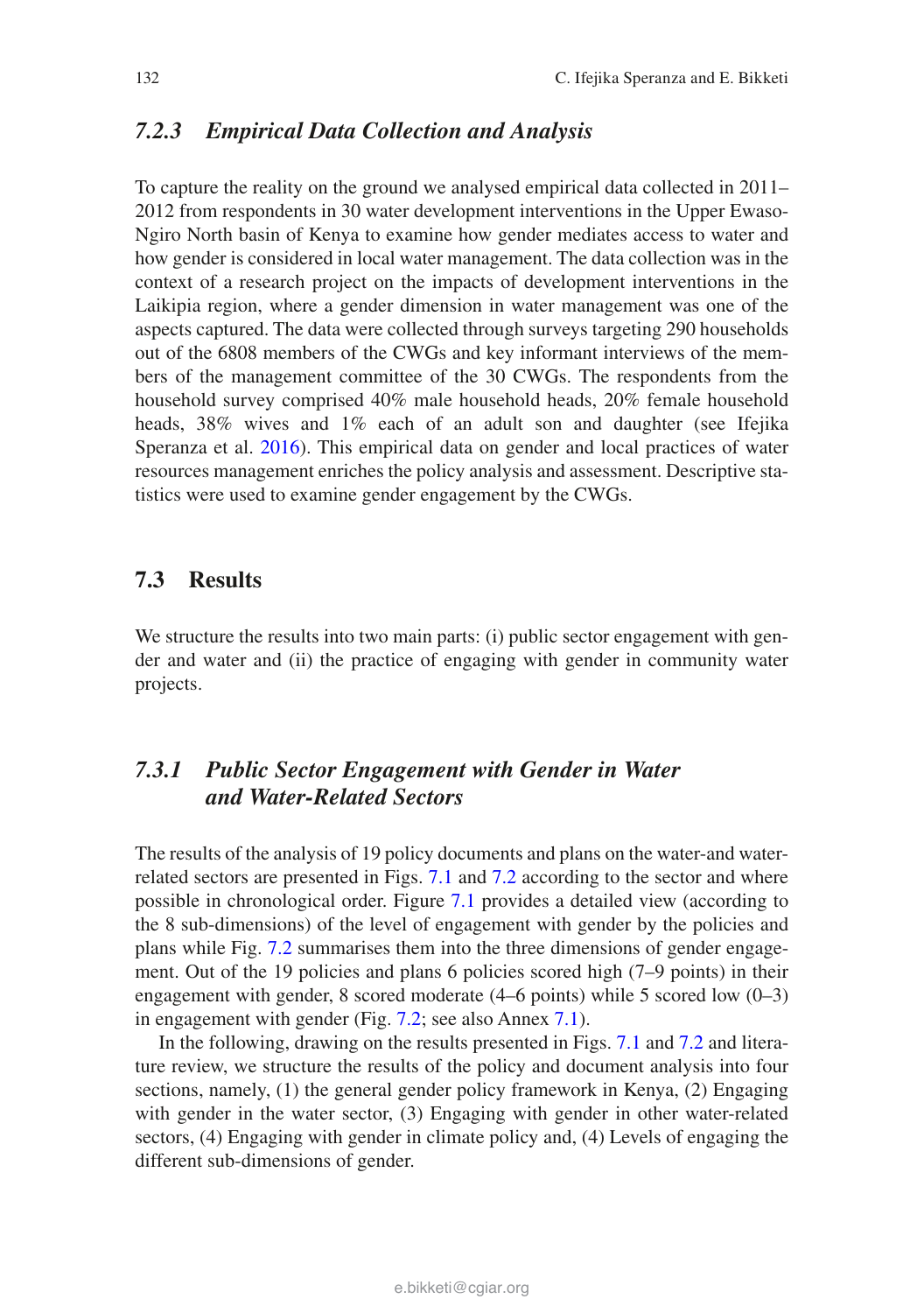

**Fig. 7.1** Levels of engagement with gender equality in eight sub-dimensions in water- and related policies and plans



**Fig. 7.2** Levels of engagement with gender equality in the three broad dimensions in water- and related policies and plans

#### **7.3.1.1 The General Gender Policy Framework in Kenya**

The Constitution of Kenya 2010 has institutionalised gender rights and gender equality. In Article 27(1) it states, "Every person is equal before the law and has the right to equal protection and equal benefit of the law." It specifies in Article 27 (3) that "women and men have the right to equal opportunities in political, economic, cultural and social spheres" (RoK 2010a, 24). It stipulates equitable access to land and elimination of gender discrimination (RoK 2010a, Art. 60; p. 42) and inscribes "values and principles of public service" whereby "adequate and equal opportunities" in employment in the public service should be given to both men and women (RoK 2010a, Art. 232, p. 139–140). In various Articles, the Kenya Constitution 2010 (27(8), 58(4); 81(b); 175(c); 177(1b); 197(1)) stipulates that not more than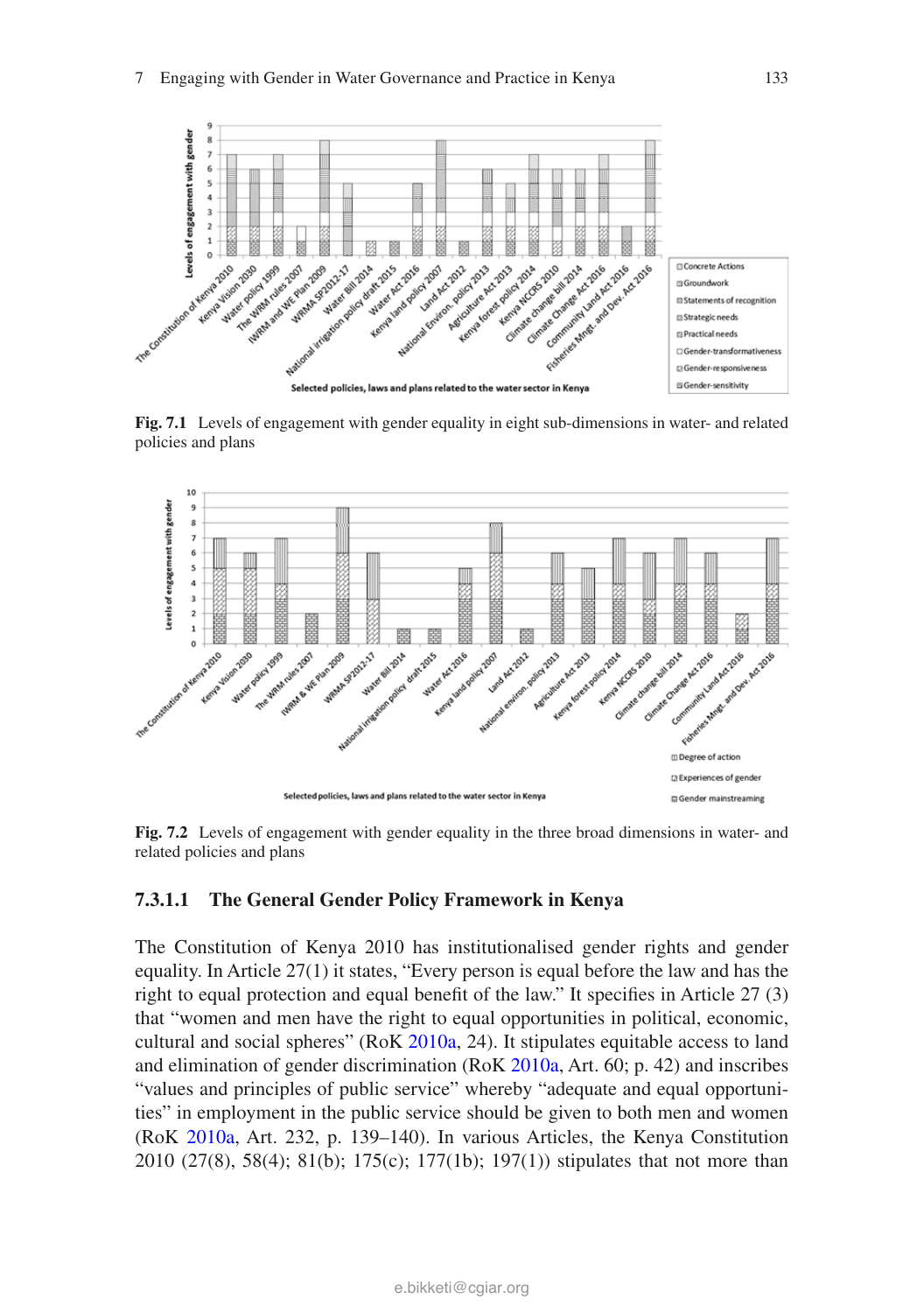two thirds of the members of elective or appointive bodies of government at various levels shall be of the same gender (RoK 2010a). This has become popular as the "two thirds gender rule". Although not yet achieved in all cases, it has become a benchmark not only in Kenyan politics and public service but is also spreading to non-governmental processes.

From a government-wide perspective, the Constitution of Kenya 2010 (RoK 2010a) and the Kenya Vision 2030 (RoK 2007a) scored moderate to high (Kenya Constitution: 7/9; Vision 2030: 6/9) in their engagement with gender (Fig. 7.1) with the constitution addressing gender in 6 of the 8 sub-dimensions, namely, recognising the different needs and experiences of men and women, with objectives, actions and/or indicators that aim to reduce gender disparities (gender-sensitive). The constitution is also gender-responsive by making recommendations for equal participation of men and women and providing room for women to occupy two-thirds of any elective or appointed positions, which are currently dominated by men. Through equal rights in all spheres it promotes a rethinking of changes in social values relating to what women or men can be, do or have. It thus plans to coordinate and facilitate gender mainstreaming in national development (RoK 2010a, 40) and eliminate gender discrimination. Through making recommendations to reduce gender inequality and proposing concrete plans and timelines the Constitution of Kenya promotes a reduction of gender inequality.

The Kenya Vision 2030 already laid the groundwork, as many gender concerns it addresses were adopted in the constitution. The Kenya Vision 2030, which was developed before the 2010 Kenya Constitution, is Kenya's national long-term development plan that aims to transform Kenya into an industrialising, middle-income country (Republic of Kenya 2007a). The Vision 2030 recognises the disparities between Kenyan men and women, thus stipulating the equality of all Kenyan citizens, and increasing the participation of women in all economic, social and political decision making processes. It promotes a higher representation of women in parliament, institutionalising the Women Enterprise Fund, increasing the fund allocations and improving efficiency in the projects run by their beneficiaries as well as promoting equitable distribution of water (RoK 2007a).

Gender affairs in Kenya have undergone various organisational reforms from its rise to prominence since the Kenya National Policy on Gender and Development (NPGD), (RoK 2000), which aims "to facilitate the mainstreaming of the needs and concerns of men and women in all areas in the development process in the country" (RoK 2000), to its entrenchment in the Kenyan Constitution. These processes have culminated in the establishment of the National Gender and Equality Commission (NGEC) based on the NGEC Act of 2011 (RoK 2011) and the State Department of Gender Affairs (SDGA) as part of the Ministry of public service, youth and gender affairs in 2015. The NGEC Section 8(a) has among others the responsibility "to promote gender equality and freedom from discrimination in accordance with Article 27 of the Constitution" (RoK 2011, 7). The NGEC can investigate cases of gender discrimination and where necessary refer such cases to the relevant authorities for prosecution (RoK 2011). The SDGA created "to promote gender mainstreaming in national development processes and champion the socio-economic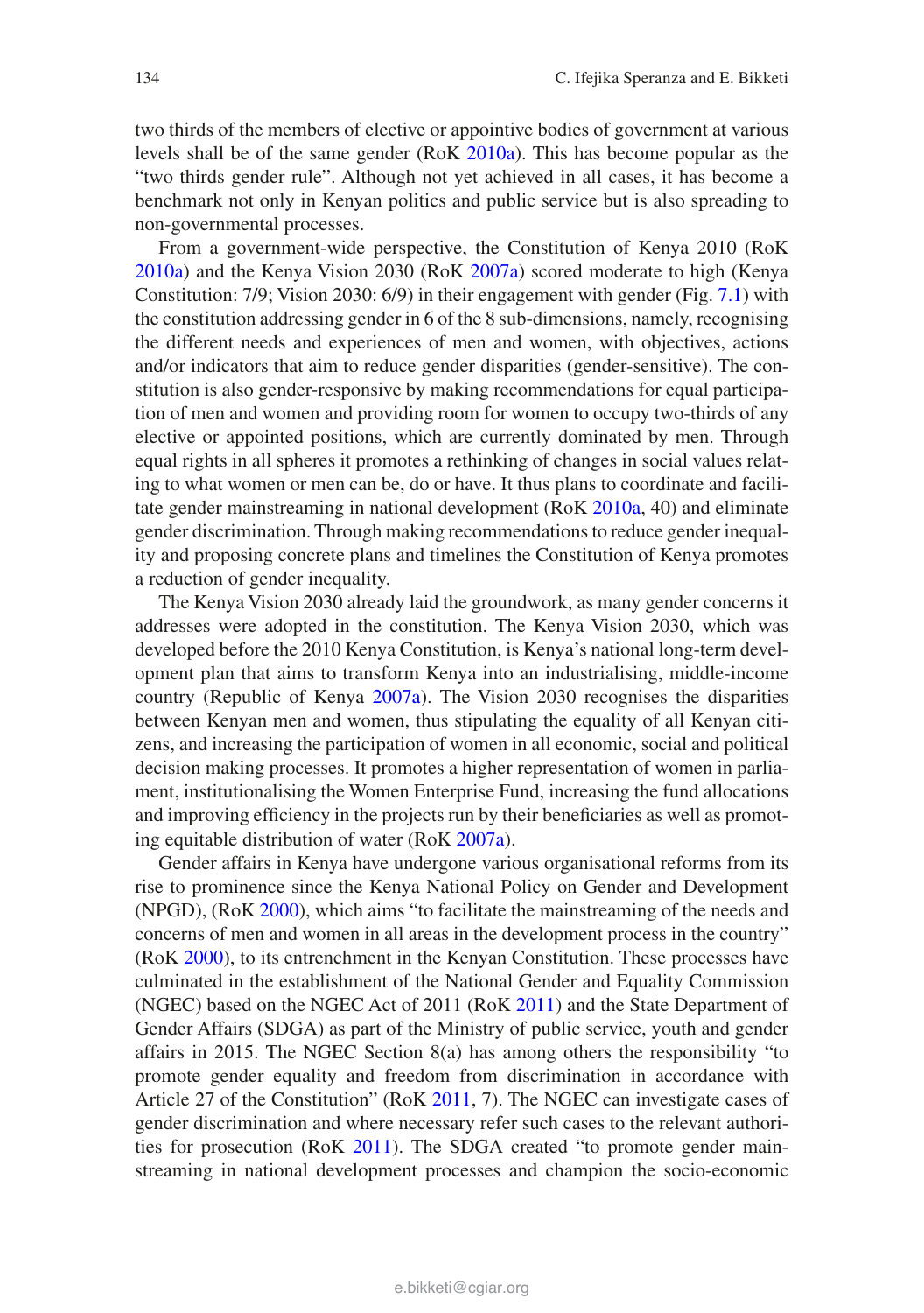empowerment of women", is responsible for "expanding credit financing to women for enterprise development and ensuring equality in gender representation in all public appointments" (Republic of Kenya 2016b).

The SDGA also monitors compliance with international conventions and treaties that Kenya signed. Like many other African states, Kenya has committed itself in international conventions and agreements to address gender inequalities and take gender into account in national development. For Kenya, such agreements include the Convention on the Elimination of All Forms of Discrimination against Women (CEDAW; 1979), the World Conference on Human Rights (1993), the Fourth World Conference on Women in Beijing (1995) and the Beijing +5 (2000), the Millennium Development Goals (MDGs; 2000) and the Sustainable Development Goals (SDGs; 2014). In line with these commitments, the Government of Kenya (GoK) established various legal frameworks and institutional arrangements to ensure that gender is mainstreamed into all government activities.

Prior to the reorganisation into NGEC and SDGA, the former Kenya Ministry of Gender, Sports, Culture and Social Services (MGC&SS) had various instruments to promote gender equality and women's empowerment. These included the 2006 Presidential Directive on Affirmative Action that stipulated a minimum of 30% women in recruitments, promotions and appointments in the public service (including all armed forces), the creation of gender focal desks in all ministries and parastatals as well as the Women Enterprise Fund (Ifejika Speranza 2010). These instruments reflected the political will of the Kenyan leadership to promote gender equality – the current dispensations on gender emphasise this political will. According to the MGC&SS (2010), the appointment of gender officers resulted in gender mainstreaming becoming an indicator in the performance contracts for the public sector. MGC&SS argued that this was a milestone for Kenya as organisations would ensure gender is mainstreamed in policy, planning, programming and budgeting in their sectors. Gender rights and gender equality thus have a strong institutional policy base in the Kenyan government. In the following we examine how other government policies, bills, acts and plans on the water and related sectors engage with gender.

#### **7.3.1.2 Engaging with Gender in the Water Sector**

The 1999 Water Policy (RoK 1999), which forms the basis for contemporary water governance in Kenya, addresses 7 out of the 8 gender dimensions examined. However, the Water Act 2002 (RoK 2002), which was only recently succeeded by the Water Act 2016, did not address gender at all while the Water Bill 2012, the Water Act 2016 (RoK 2016a) and the national irrigation policy draft 2015 (RoK 2015a), engage gender to the extent that they recognise the different needs and experiences of women and men related to water. The Water Bill 2012 reaches further in its aims to reduce gender disparities in access to water, and in recommending increased women participation in water governance.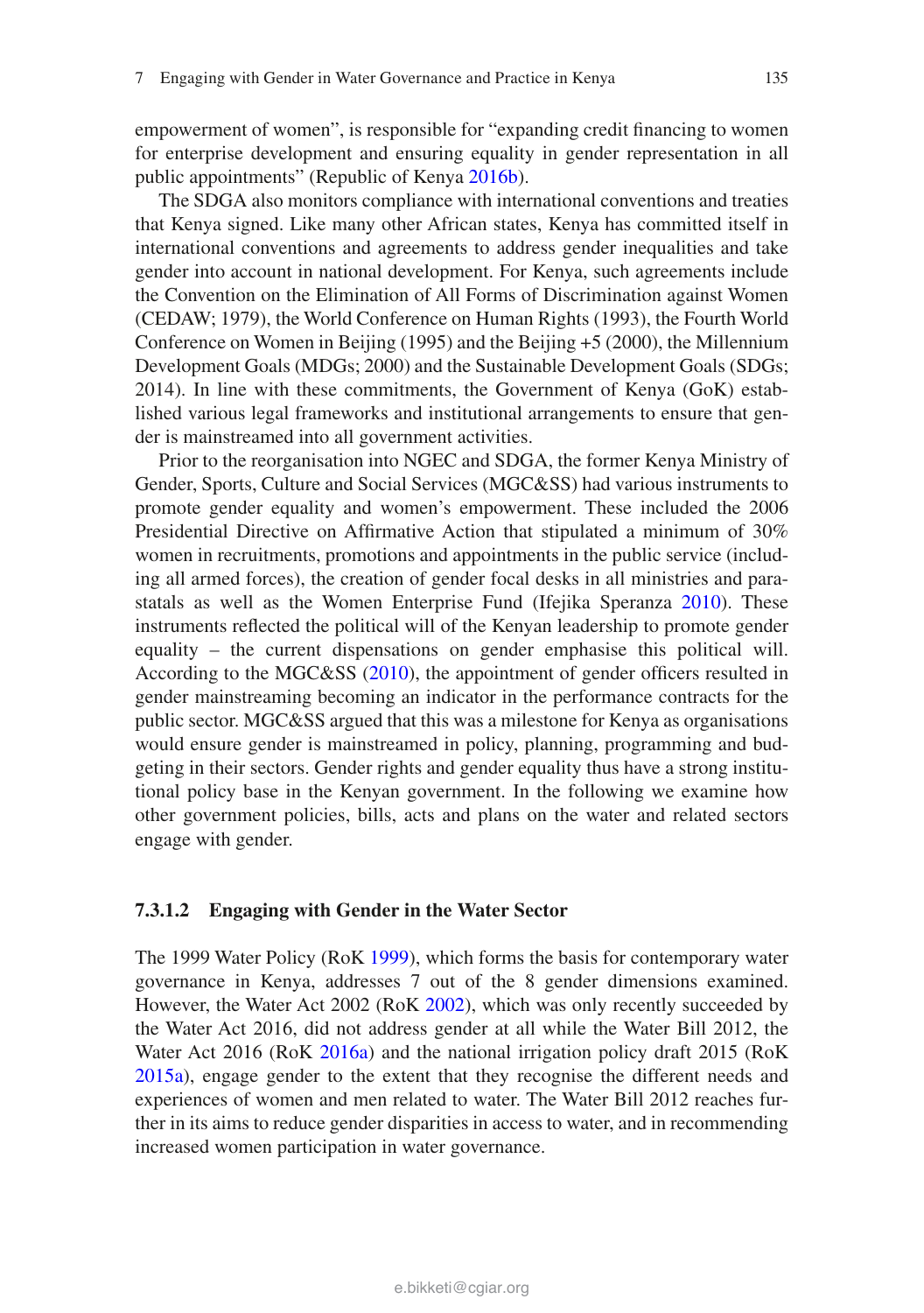The low engagement in the Water Act 2002 and the Water Bill 2014 is compensated by the succeeding Water Act 2016 that scores medium in its engagement with gender (Figs. 7.1 and 7.2). The Water Act of 2016 explicitly draws on principles and values stipulated in the Kenyan constitution. These include equitable access to land, the elimination of gender discrimination, and ensuring equal opportunities for both men and women (cf. Republic of Kenya - RoK 2002, 2010a, 2016a).

High engagements with gender are found in the various strategic and other plans of the water sector (cf. RoK 2009a, 2013a). The Water Resources Management rules 2007 (RoK 2007b) only addresses gender sensitivity and responsiveness by stipulating that for the Kenyan Water Resources Management Authority (WRMA) to register Water Resources Users Associations (WRUAs), the WRUAs must have constitutions that among other things promote gender mainstreaming (Note that with the Water Act 2016, which repeals the Water Act 2002, the WRMA transforms into the planned Water Resources Authority: WRA). As the WRMA (to become the WRA) is in charge of water resources management in Kenya and is mandated to enforce rules, other actors in the water sector are likely to adopt at least the minimum conditions set by the WRMA on gender equality and women empowerment. Further, Kenya's Water Sector Strategic Plan 2010–2015 stipulates that at least 30% of management committee members must be women (cf. RoK 2009a). It thus plans to develop and implement gender policy to guide mainstreaming, to sensitise its employees on gender, and to ensure compliance of one-third-gender representation in water governance and to collect sex disaggregated data. It also aims to engage women in the projects of the WRMA, with the goal of empowering them, and to develop and implement workplace policy on gender based violence. For all these activities, timelines have been set.

Finally, the Integrated Water Resources Management and Water Efficiency Plan for Kenya (IWRM and WEP; RoK 2009b) engages with gender in all its dimensions, aiming to mainstream gender, accounting for the practical and strategic needs of women and men and planning various actions (Fig. 7.1). While the water policy emphasises equity in access to water resources it does not explicitly mention gender dimensions of water resources management. The WRMA and IWRM-WEP stipulate stakeholder participation in water planning and management, in particular the participation of women, disadvantaged groups and the poor, and recognise that emphasis be given to capacity building and training of these social categories (cf. RoK 2009b). Hence we can conclude that the Kenya water sector is highly engaged in reducing gender inequality and promoting the representation and empowerment of women in water governance in Kenya. As the Ministry of water and irrigation with its departments and agencies are not the only government organisation working on water resources we expand our analysis to include other ministries focussing on environment and natural resources.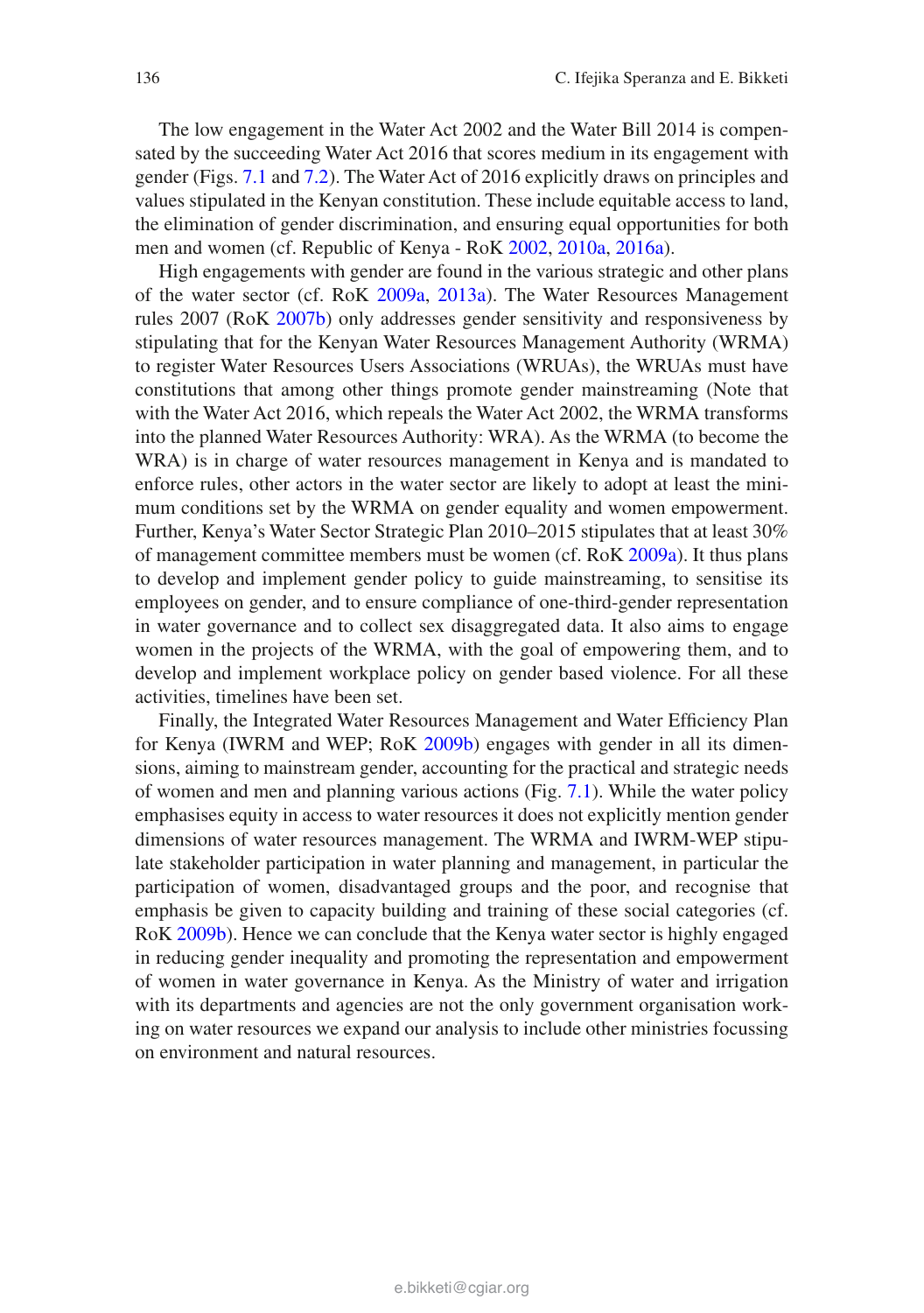#### **7.3.1.3 Engaging with Gender in Other Water-Related Sectors**

Water resources management and governance are intricately linked with land management and governance as governance measures affecting land also affect water access and management. As such we extend the analysis to include land policies, laws and regulations, and other policies related to the agriculture sector. While the Land Act 2012 (RoK 2012) only acknowledges gender, the underlying Kenya land policy 2007 (RoK 2007c) engages with gender at a high level, addressing gender issues in seven out of the eight gender sub-dimensions (Fig.  $7.1$ ) and in the three main dimensions (Fig. 7.2), stopping short of concrete actions to reduce gender inequality. While the Community Land Act 2016 (RoK 2016c) stipulates nondiscrimination and equality of gender it does not explicitly address gender with respect to customary law and customary land rights, considering that in many customary land rights, women's access to land is still dependent on their relationships with men (Ifejika Speranza 2006). The national environmental policy 2013 engages six out of the eight gender sub-dimensions (Fig. 7.1) and moderately addresses the three main gender dimensions (Fig. 7.2). It acknowledges the important role that gender plays in environmental management, the different ways gender mediates environmental impacts, hence proposes enhancing access to and ownership of resources for all gender (RoK 2013b).

The Agriculture, Fisheries and Food Authority Act 2013 (Agriculture Act 2013; RoK 2013c) moderately engages with gender but only in two dimensions, mainstreaming and recommending or implementing actions to reduce gender inequality that comprise five sub-dimensions (Fig.  $7.1$ ). It aims to "provide for mechanisms to ensure that not more than two thirds of elected members are of the same gender", and to provide women technical and other assistance with the aim of enhancing their socio-economic development. The Fisheries Management and Development Act 2016 (RoK 2016d) scores high and foresees further action to reduce gender inequality. Although the Forest Conservation and Management Act 2016 (RoK 2016e) draws on provisions made in the Kenya Constitution and foresees collaboration with community forest associations, unlike other Acts, it makes no reference to gender representation or to equity issues. The Kenya forest policy 2014 however, engages with gender at a high level, addressing the three gender dimensions (Fig. 7.2), comprising seven out of the eight gender sub-dimensions (Figs. 7.1 and 7.2) in the framework (Table 7.1). It aims to mainstream gender and "ensure gender equity in all" its "bodies at all levels, and to develop and implement a Gender and Forest Development Strategy" (RoK 2014b, 13). By aiming to "provide more opportunities and incentives for women to enter into forest training", education, careers and occupations, it acknowledges women's marginalised positions in forest use and management (RoK 2014b, 12).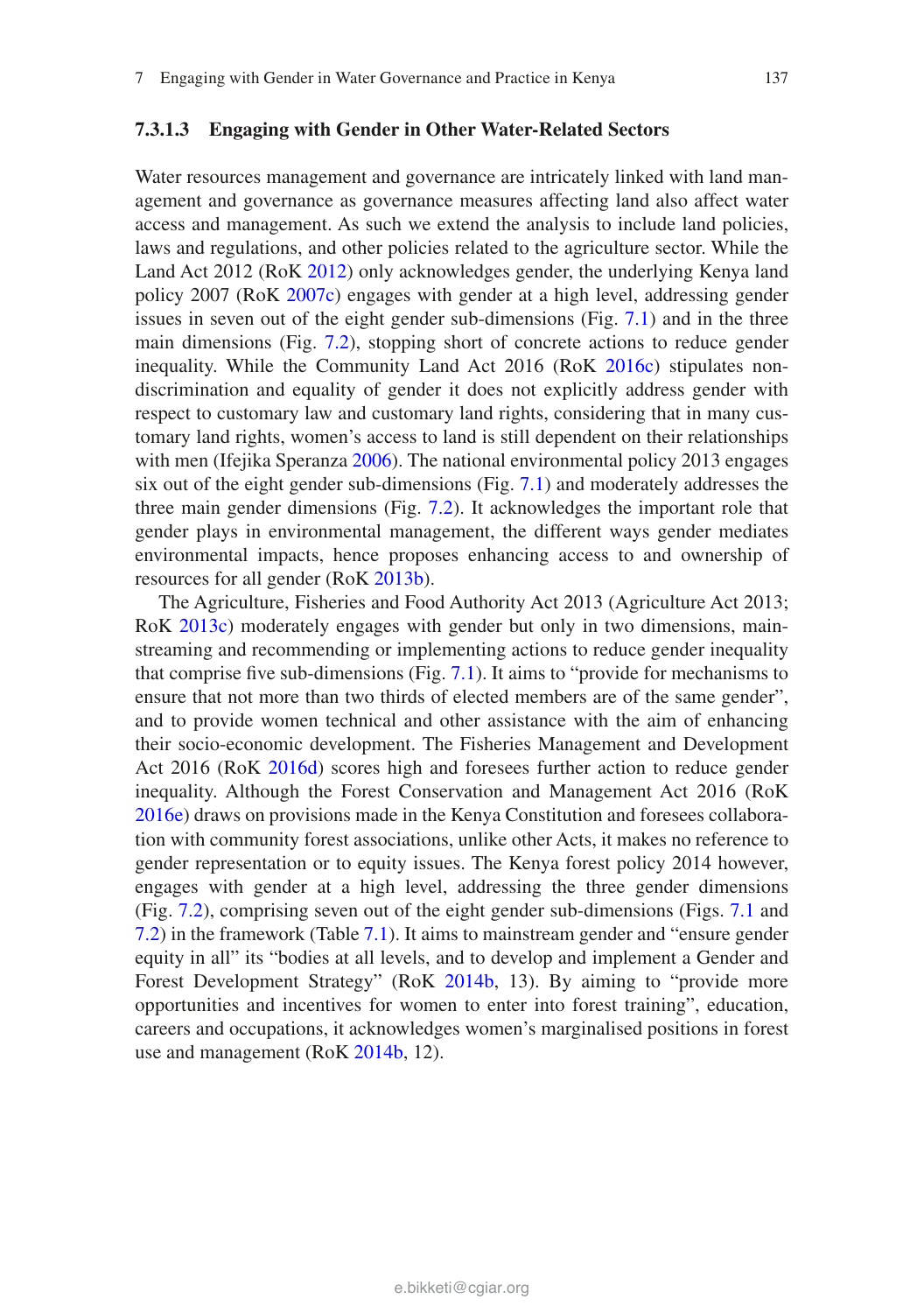#### **7.3.1.4 Engaging with Gender in Climate Policy**

Although climate change is not a sector, its cross-cutting nature implies it is important to consider its intersections with gender and water. With climate variability and climate change advancing, ensuring that responses to climate change engage with gender is critical. Both the National Climate Change Response Strategy 2010 (NCCRS; RoK), and the Climate Change Bill 2014 (RoK 2014c) engage with gender at moderate levels, with the former covering the three dimensions and the latter covering only two dimensions. In detail both address six out of the eight subdimensions of gender engagement (Fig. 7.1). The NCCRS aims to adopt a "participatory approach that involves different water users including men and women's groups in water resource management" (p. 53). It advocates for gender-based response strategies such as making improved energy saving "stoves that are accessible and affordable to all families and individuals, particularly women; working with women groups and field-based gender officers in disseminating climate change information" and "ensuring and encouraging equal representation of men and women in technology development, training and transfer" (RoK 2010b, 86). Mainstreaming gender into climate change responses is also a goal of Kenya's Intended Nationally Determined Contribution (INDC) submitted to the United Nations Framework Convention on Climate Change (cf. RoK 2015b).

The Climate Change Bill 2014 aims to establish a National Climate Change Council among whose responsibilities will be to "coordinate gender-responsive public education and awareness programmes on climate change and facilitate gender- balanced public participation in climate change programmes at the national and county governments" (RoK 2014c, 7). The Climate Change Bill also stipulates that not more than two-thirds of the staff of the council shall be of the same gender. With these plans becoming law, the Climate Change Act 2016 scored 7 points in its engagement with gender, through aiming to mainstream gender equity in all climate change responses; complying with the "two-thirds gender principle" and setting procedures that ensure gender equity in access to climate funds (cf. RoK 2016f).

#### **7.3.1.5 Levels of Engagement with the Different Sub-dimensions of Gender**

To obtain an overview of the extent to which the various sub-dimensions of gender engagement are captured in the policies and plans of the government bodies, we summarised the instances into percentages (Fig. 7.3). By instances we mean the number of times (in percentage) that policies engage with a particular gender subdimension (Fig. 7.3).

Taken together, the sub-dimensions constituting the gender mainstreaming dimension, namely, gender-sensitivity (84%), gender-responsiveness (74%) and gender transformativeness (63%), received the greatest attention in the policies and plans compared to the other dimensions (Fig. 7.3).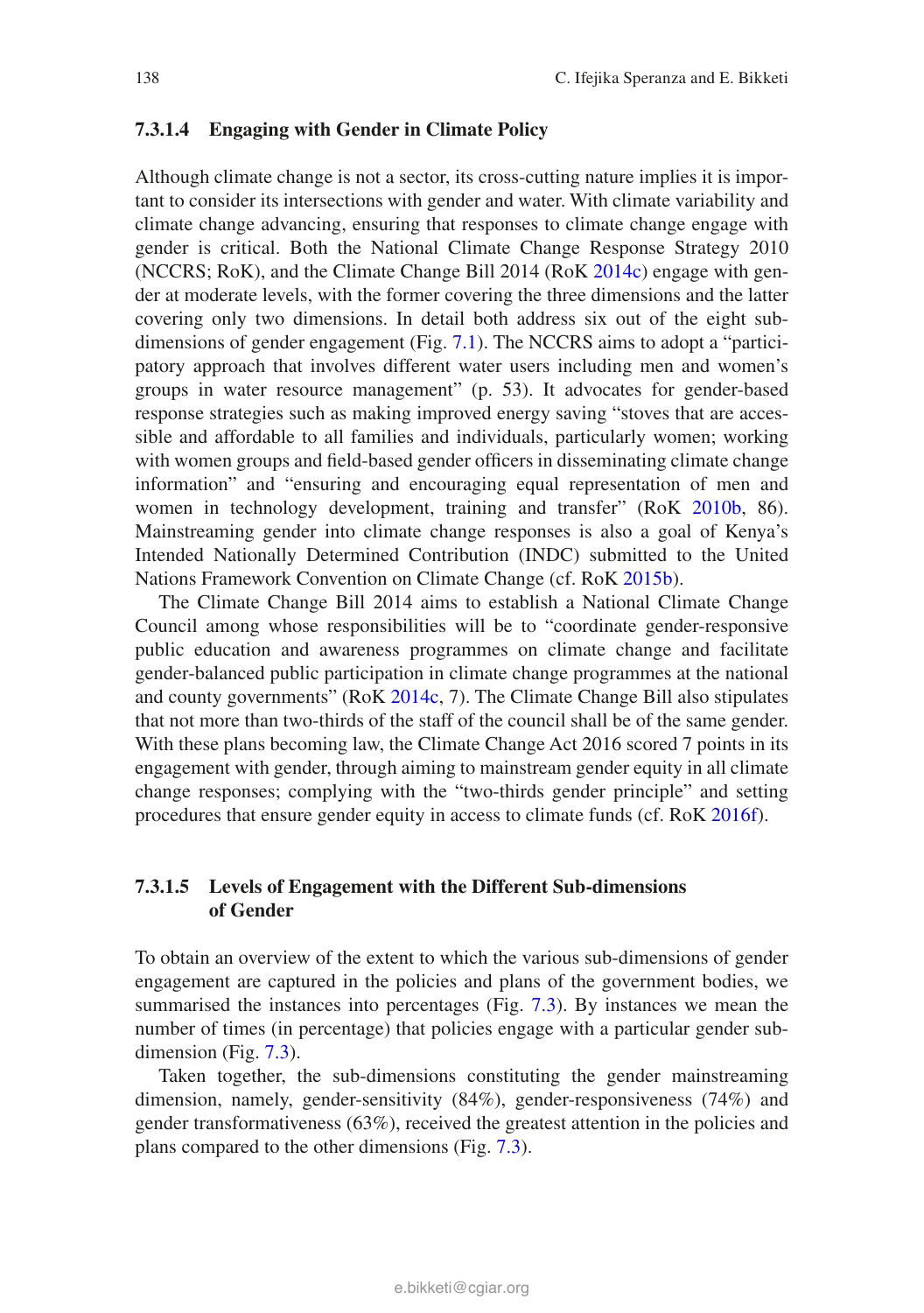

Fig. 7.3 The level of engagement of policies and plans with gender by sub-dimensions

With 68% and 47% respectively, the extent to which practical and strategic gender needs, that is the specific needs of different genders are acknowledged and addressed in the policies and plans, are relatively moderate to low. Further, the extent of action being taken to reduce gender inequality – that is, acknowledging that an unequal relationship exists that needs to be addressed (Statements of recognition 63%), making recommendations that would reduce gender inequality (Groundwork 63%), and describing concrete actions that have been taken or are being taken to reduce gender inequality (concrete actions 53%) is also relatively moderate in the policies and plans (see Table 7.1 and Annex 7.1 for details).

# *7.3.2 The Practice of Engaging with Gender in Community Water Projects*

In the following, we examine the engagement with gender in water practice by analysing how community water groups (CWGs) manage and use water. Characterised by a mostly semi-arid lowland, and a sub-humid and humid highland, access to water in the Mount Kenya region is often difficult for downstream users. Competition for water between various uses ranging from domestic activities to irrigation by foreignexchange earning commercial horticulture farms, further increases the strain on water resources and tensions about its use (Ifejika Speranza et al. 2016). CWGs, which are self-help groups, thus aim to improve their members' access to water. A major question that we ask in this section is whether CWGs manage and use water in ways that engage with gender. Using the same scheme in Table 7.1 we explore the extent to which CWGs engage with gender taking the case of community water projects in the Ewaso-Ngiro North Basin (ENNB) encompassing parts of the Mount Kenya region.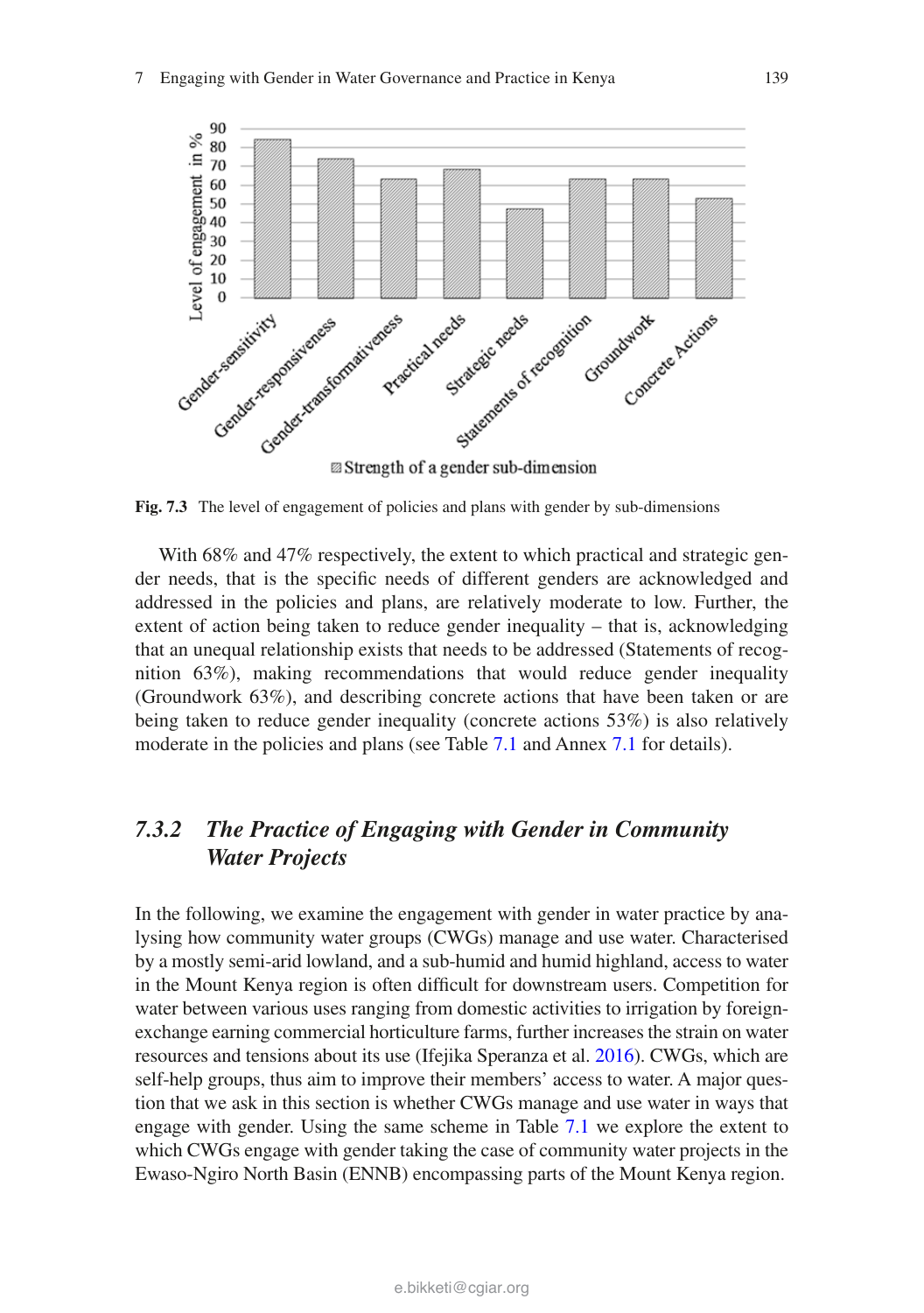Firstly, we describe the context of the community water projects. In many areas of the ENNB, public water supply is non-existent. Hence people have to selforganise to develop water infrastructure. In such cases, participation in the CWG depends on financial capabilities with gender having little or no influence on which households participate in the water projects. However, gender might gain prominence in the management of the CWG and in the access to and use of the water resources.

To access Kenya's water resources, a CWG has to become a member of a Water Resources User Association (WRUA) and register with the WRMA, which is the Kenyan agency responsible for water resources management. Through registration with WRMA, CWGs have to pay water fees to the WRMA according to the amount of water abstracted from rivers or streams (between KSH0.7 and KSH1 per cubic meter). The costs of registration with the WRMA as well as the costs of developing water infrastructure are paid by members of the CWG (e.g. each member of the Nyakairu CWG pays KSH1200 per year; ca. US\$12). Through these mechanisms, the CWGs become bound into the water governance framework of WRMA, and the WRUA, which is responsible for water management at a sub-catchment level. WRUAs formulate and implement the Sub-Catchment Management Plans. One of the stipulations by WRMA is the 30% women representation in the WRUAs. This stipulation has trickled down to about 90% of the CWGs that have women represented in their management committees.

It is important to note that local men and women developed most of the CWGs as a basis for improving their access to water through developing water infrastructure. The different needs and experiences of gender were only recognised in cases where women were represented in the Project Management Committees (PMC). As government resources are inadequate to provide water infrastructure, men and women organised themselves into groups to take advantage of the water governance arrangements by the WRMA, which stipulates that for inhabitants to develop water infrastructure and be eligible for registration by WRMA, they have to form groups. Through social norms regarding gender roles and responsibilities, women in the study area, like in many Kenyan contexts, are responsible for providing their households with water for domestic use. Where water is not available in the home they have to walk to the rivers or to the water points to fetch water, spending hours that could be spent on other livelihood activities. In many contexts, men strive to improve their access to water also for agricultural production through irrigation. Thus where men and women's access to water is inadequate, both men and women strive to improve access to water for both reproductive and productive purposes as is the case of the CWGs in Laikipia. However, acquiring group membership is only through cash or in-kind labour contributions at household level. Thus wealth determines whether a household (male-headed, female-headed or female managed) can afford the contributions to participate in such CWGs.

While gender may not be a differentiating phenomenon for group membership, it does play a role in the management of the CWGs. Each CWG has a project management committee that comprises in most cases a chairperson, secretary, treasurer, vice-chair-person and vice-secretary in order of prevalence. Women were repre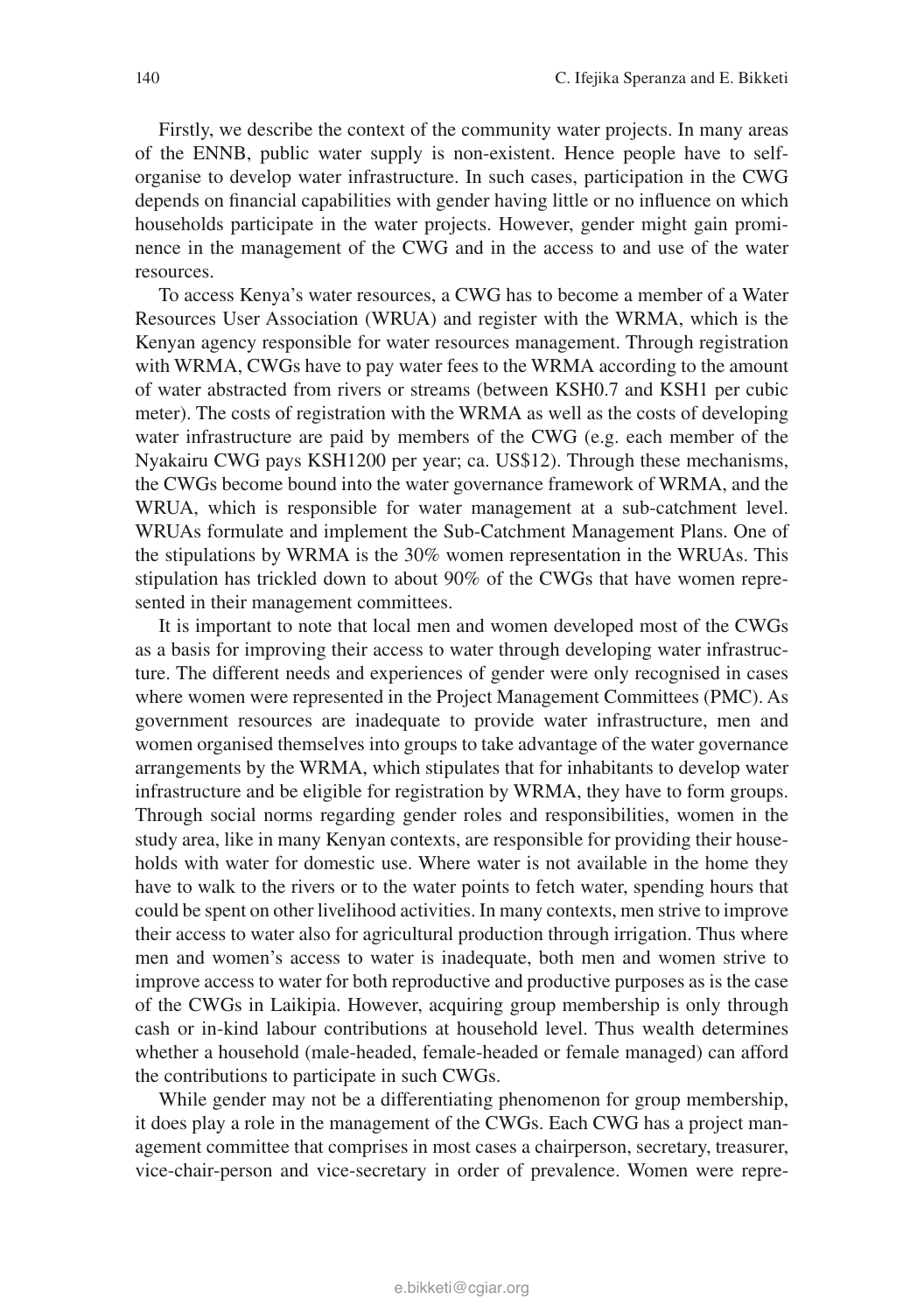sented in 90% (27) of the PMCs of the 30 water projects. Taken together the proportion of women in the 27 PMCs was 30% while men occupied 70% of the positions. Although only one project has a youth representative and a women's group representative, in  $33\%$  (10) of the projects, a sub-committee is in charge of ensuring gender representation in the CWG activities. The sub-committees ensure attention to issues that are important to the CWGs and compliance with institutional arrangements in which the CWGs are embedded, among them, government policies and norms. Thus gender mainstreaming in such CWGs reflects an explicit attempt to integrate women into the decision-making processes of the CWGs. In those 10 projects, the PMC-respondents regard women representation in the organizational structures of the projects as having influenced project outcomes. Statements by the respondents reflect this approach: *Different genders/age groups reach out to others in the community of the same age/gender over the project (Men, women, youth); Gender issues are considered and all genders are represented; Women are the ones that know the water problems.*

However, such statements also reflect the perceptions that members have of women's roles:

*The treasurer is female, as we believe women are better at handling money.*

The roles assigned to women reflect certain expectations as women are assigned stereotype roles: *The community recommends that the chairperson and treasurer be women as they understand water problems the most and commit to success of the project; The distribution of roles are defined (men- guard water project, women-use/ fetch water; youth do maintenance work)*. While such an approach helps to address the practical needs of gender and the different age categories, an explicit reevaluation of power distribution does not exist as women are assigned roles based on the perceived stereotypes that they embody.

We analysed whether women in terms of female-headed households or wives receive fewer benefits than male project members. We found no significant difference in access to water and other benefits of group membership between the men and the women. Results show that more women (58%) use water for domestic purposes compared to men (39%), while for livestock more women (47%) also use the water than men (33%). 11% of both men and women use the water for irrigation.

Apart from the stereotype roles in the PMCs, there is no difference between the roles of men, women and youth members in the water projects. All three categories had to contribute their labour to the water projects (men 75%; women 72%; youthgenerally above 18 years: 75%). A similar proportion of men, women and youths (men 26%, women 24% and youths 25%) contributed to constructing project infrastructure such as the water intake, pump/electricity house, or storage tank and fixing/connecting/installing pipes and taps. Men, women and youth also plant trees, live fences or grass in comparable number of projects.

The nature of the projects played an important role in determining if both men and women as members of a project played active roles or not. For instance, in a project that was completely developed by external actors, members could access the water for free and were also not expected to take on any active roles.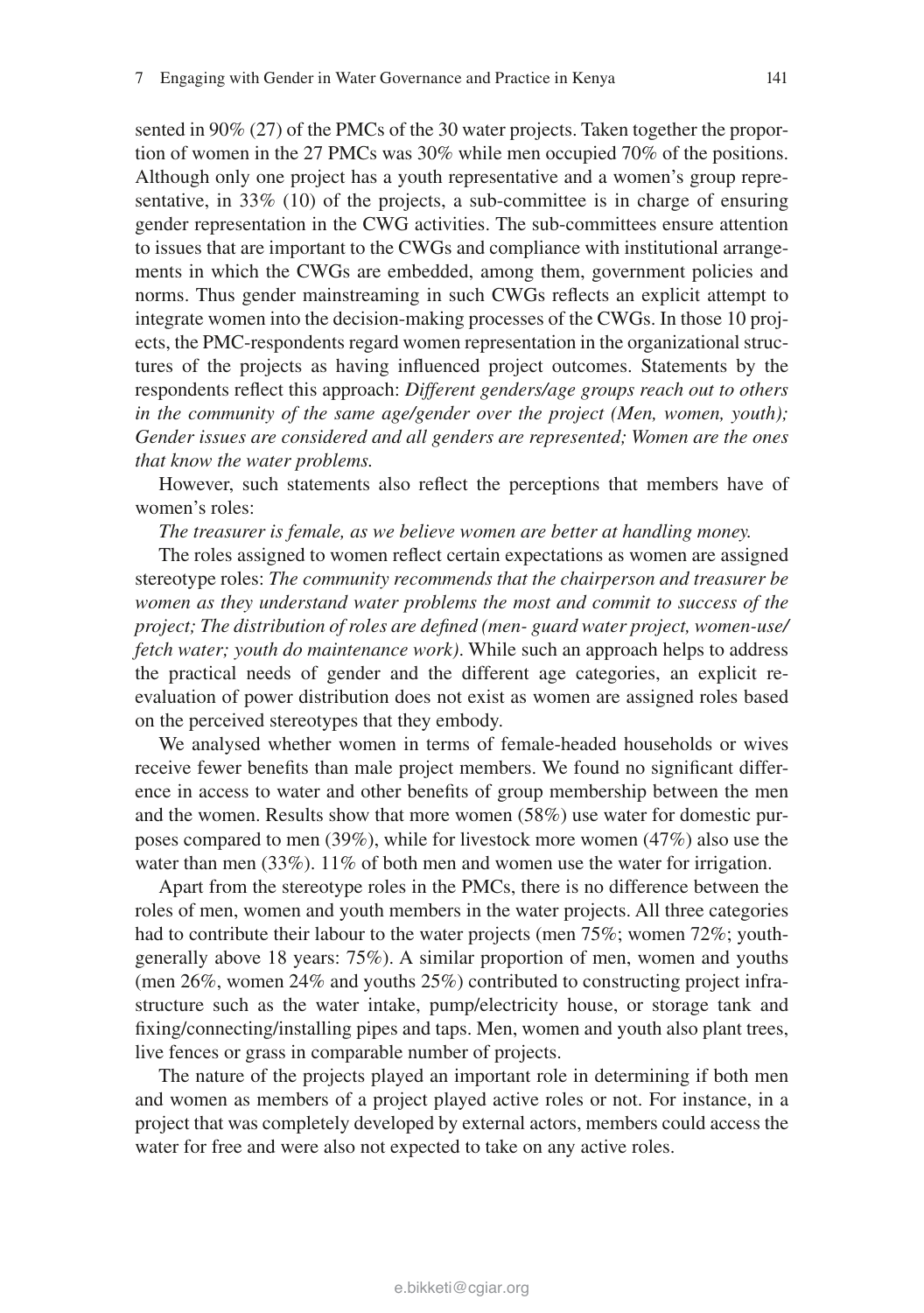For all respondent categories the main reason for positive change brought by the water projects was because they reduced the time (49%) and distance to water (70%), provided irrigation water (19%), which increased food production and incomes, reduced labour and financial costs of accessing water (19%) and stabilised or increased livestock production  $(21\%)$  as well as improved health and sanitation conditions in the communities.

The water projects improved the ability of men and women to interact with different types of people, their ability to seek ideas, skills and knowledge from others, and in that sense built social capital. Through farming and sales of horticultural and farm produce, many projects generate income and food for member households. Project dividends are shared in some projects while in others development projects were started with saved time and money, and created employment. In certain cases the projects led to increases in land prices (as water became available), reduction of expenses in cost of living and reduced conflicts over water.

Where social conditions were conducive, people helped one another and shared the same resources. Connected by common challenges they collectively sought ways of starting a water project. However negative issues arose when it came to borrowing water as members were not allowed to give non-members water, thus creating tensions between non-members and members.

Respondents often reported the CWGs triggered the formation of women groups. In no instance was the formation of men groups reported. We interpret that the CWG offered women a platform to self-organise. While the statements of some of the respondents hint at existing power gradients between men and women and the CWGs acknowledge the importance of ensuring adequate representation of women in the project management and its activities, explicit actions to address strategic gender interests such as aspiring for gender equality could not be identified. Rather, it seems that the CWGs are adjusting to the prevailing norm of 30% women representation. Strategic needs are then addressed indirectly through the platform that the CWGs provide women to form women groups. Besides water issues, the group members were engaged in other networks such as self-help groups involving women  $(13\% - 43$  women), or men (only 1 case). About 53% of the members established groups on various activities ranging from business, buying land to share among members, farming activities, tree planting to community security.

Gender inequality was not perceived as a social challenge by most respondents with only one respondent mentioning gender biases as a challenge, that "*in some communities, it is culture that women have more roles than men",* and that *"failure to attend community meetings remains a challenge",* as *"people still stick to traditions, especially women, and do not want to attend meetings".* It was also mentioned that *"women groups do not thrive or often fail*". Despite these insights the water projects generally improved the living standards of its members: due to the improved access to water, women in the project have more time to do other activities which did not reduce work burdens as such but enabled men and women to engage in other social and economic activities (e.g. bee keeping, women-group activities, and increased farm activities). Based on the foregoing, we assess the engagement of the CWGs with gender to be in general high, scoring 7 out of 9 points (Table 7.2).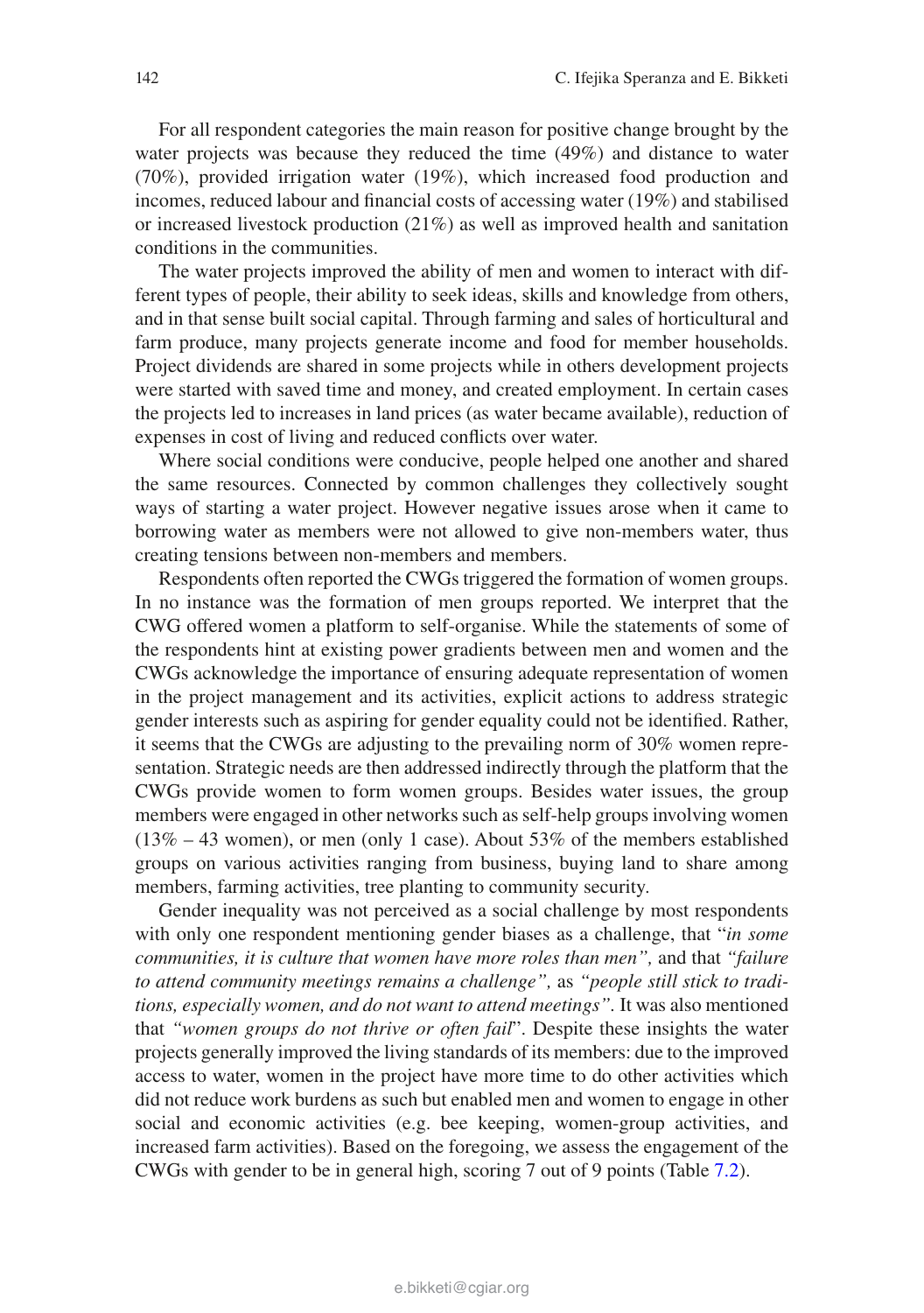| Attributes and dimensions of engagement                                                                                        | Scoring system<br>(Yes:1; No:0) |
|--------------------------------------------------------------------------------------------------------------------------------|---------------------------------|
| 1. Gender mainstreaming: extent to which gender concepts are being<br>applied in the CWGs                                      | Total possible<br>score: 3      |
| $(i)$ Gender-sensitivity                                                                                                       | 1/1                             |
| (ii) Gender-responsiveness                                                                                                     | 1/1                             |
| (iii) Gender-transformativeness                                                                                                | 0/1                             |
| 2. Experience of gender: extent to which the specific needs of different<br>genders are acknowledged and addressed in the CWGs | Total possible<br>score: 3      |
| (iv) Practical needs                                                                                                           | 1/1                             |
| $(v)$ Strategic needs                                                                                                          | 1/2                             |
| 3. Degree of action: extent of action being taken to reduce gender<br>inequality in the CWGs                                   | Total possible<br>score: 3      |
| (vi) Statements of recognition                                                                                                 | 1/1                             |
| (vii) Groundwork                                                                                                               | 1/1                             |
| <i>(viii)</i> Concrete Action                                                                                                  | 0/1                             |
| Total points                                                                                                                   | 7/9                             |

**Table 7.2** Gender Engagement Framework – examining the level to which community water projects engaged with gender

Adapted from Bunce and Ford (2015)

Source: Authors' Analysis

The results in Table 7.2 are generally similar to the results from the assessment of government policies – while an overall score of 7 points is high, the degree of transformative action to reduce gender inequality and address strategic gender needs remains generally low to moderate.

### **7.4 Discussion**

To examine the extent that Kenya government bodies working on water and related environmental issues engage with gender, we adapted and applied the gender engagement framework of Bunce and Ford (2015). Through an empirical study, we also analysed how community water groups engage with gender. This framework has provided useful insights on the extent to which gender equality is addressed, both in policy and practice, thus capturing a top-down notion and a bottom-up experience of gender engagement (cf. Warren 2007).

Our findings show that most policies and plans of the Kenyan government generally engage with gender as a top-down structural measure. Gender rights, equality and equity thus have a strong policy and regulatory base in the Constitution of Kenya 2010 and the Vision 2030. These policies have had multiplier effects across the spectrum of development to stimulate sustainable resource management, greater productivity and resilience (cf. AHDR 2016, 1–9; cf. FAO 2011). Although achieve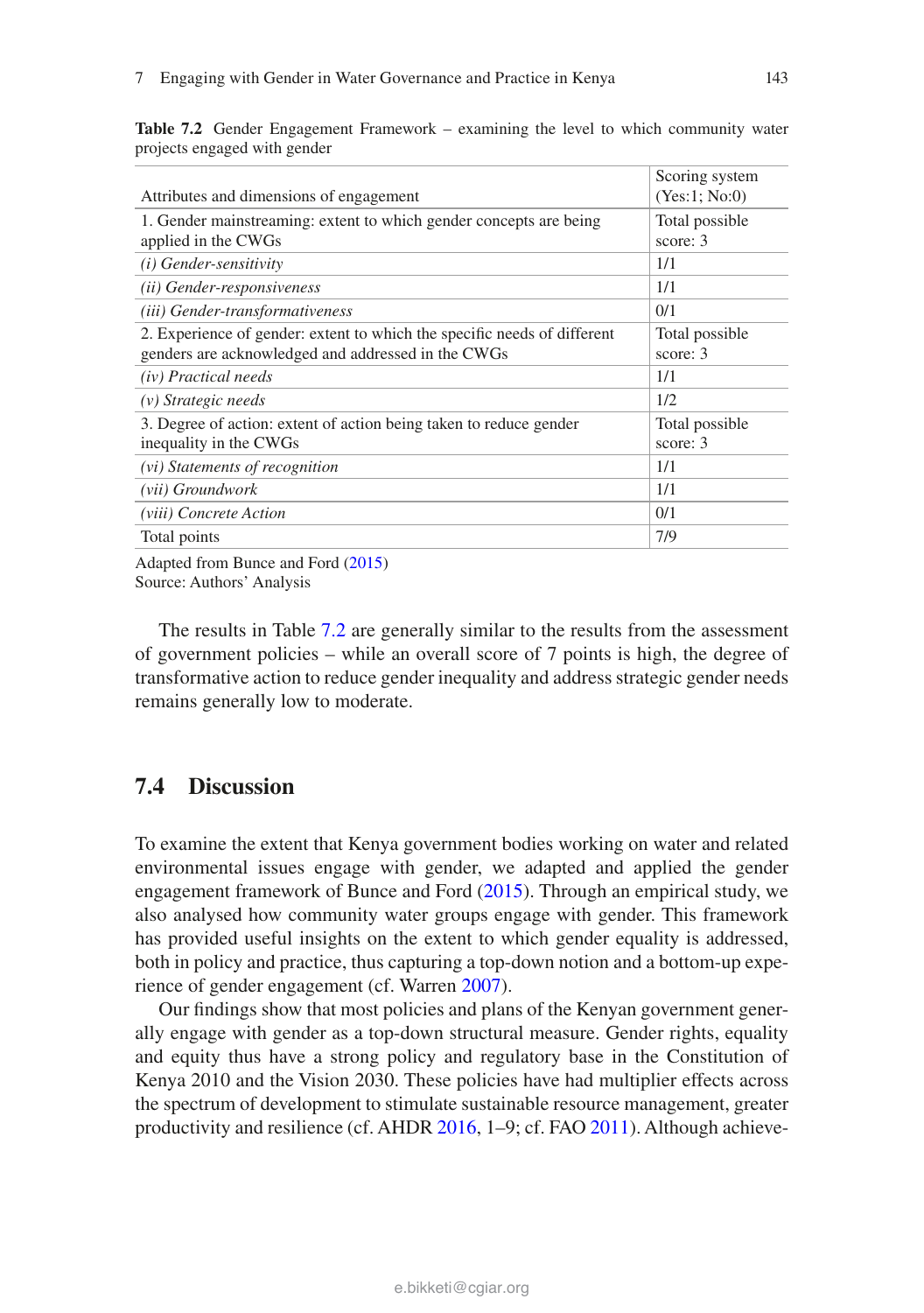ments are gradual and the transition is slow, they have set a benchmark not only in Kenyan public policy but also in the water and environment sectors.

The gender mainstreaming approach adopted at national levels by government organisations is not a matter of choice but more of an obligation required by the Kenyan constitution and stipulated in the public service. This stipulation cascades to government ministries and parastatals under their authority. As Alston (2009) argues, gender mainstreaming is thus critically dependent on high-level government support for reducing gender inequality and when such support is inexistent, changing intransigent culture remains even more difficult.

Although a "one-half" approach might align better with gender equality, the "30%" or the "two- thirds" obligation by the Kenyan government is transformative in that it changes existing systemic structures that have to make place for women, thus displacing the men that were previously occupying such positions prior to the regulations. In that sense, the gender mainstreaming has become a benchmark, setting the agenda in the governance structure of Kenyan government activities and in its relations with the civic and private sectors. In the case of the CWGs we analysed, women are starting to occupy such space.

While Kenya has introduced an array of policy documents and strategic plans directly and indirectly related to promoting gender equality in the water and related sectors, the challenge is fine-tuning the various policies and ensuring standards are advocated, accepted, fully implemented and enforced (cf. AHDR 2016, 1–9). The situation is compounded by the gap between legal rights, expectations and prevailing practices and behaviours embodied in social and cultural norms. Thus, the amount of resources the Kenya government makes available to reduce gender inequality and how effectively they are used can be used as an indicator of government's commitment to reduce gender inequality.

There has to a certain extent been a trickle-down effect on measures to reduce gender inequality from the national to the local levels. While the CWGs are essentially a bottom-up response strategy to inadequate water supply, they too have had to adopt government stipulations on gender representation as a precondition to become registered by WRMA. However, achieving strategic gender needs remains a challenge. Actions to address strategic gender needs, such as aspiring for gender equality was not an explicit focus of the CWGs. Strategic needs are then addressed indirectly through the platform that the CWGs provide women to form women groups. Moreover, the CWG activities aimed to ensure equality of costs and benefits in accessing project water but financial capability seem to be the more determinant factor of participation than gender.

An additional finding beyond our research questions is that project activities have led to an increase in economic activities that support livelihoods e.g. horticulture and sale of farm produce, generating income and food for member households. Activities of the CWGs have also provided avenues of building social capital exploited more by women than men. There is thus a need to further explore the role of financial capability as well as social networks in determining access to water.

Furthermore, results hint at the limits to gender mainstreaming, which highlights it as one in a portfolio of methods and strategies to achieve gender equality in water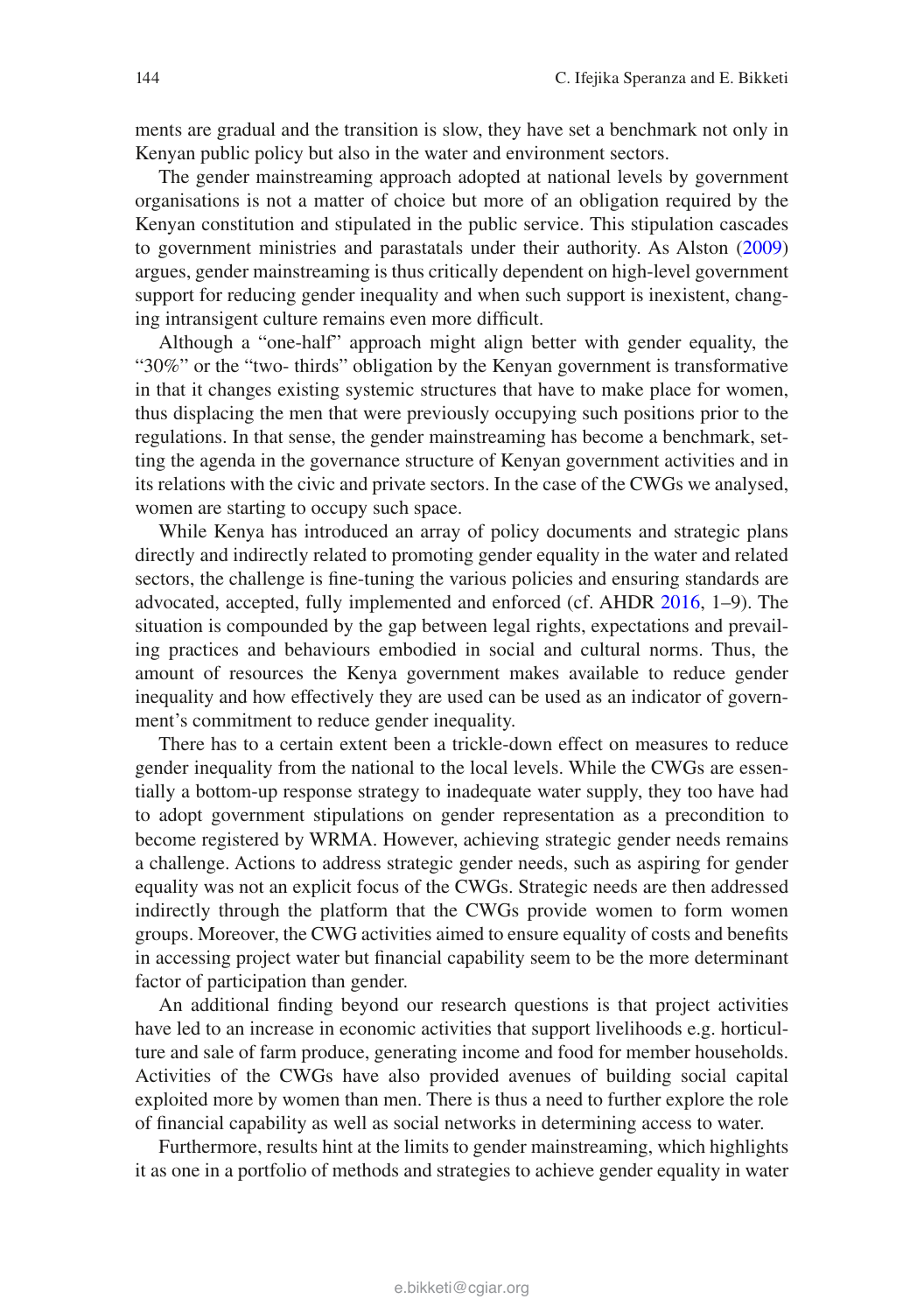use and management. As gender, is about relations and expectations between men and women, embedded in their socio-cultural belief systems and norms, mainstreaming is inadequate to completely reduce gender inequality and even more so in the short-term (Smyth 2010; Bock 2015). Complementary activities that influence socio-cultural belief systems and norms towards a more gender-equitable society such as long-term persistent socioeconomic change and individual resistance (Ridgeway and Correll 2004; Quisumbing et al. 2014) are thus needed to enhance the progress made through mainstreaming.

Finally, our assessment scheme is likely limited in capturing the full range of ways through which gender inequality is exercised and addressed. Yet having a more comprehensive set of indicators might not shed more light on the subtleties of gender inequality especially when paired with financial capacity. While our data did not capture the perspectives of those members of the community that are excluded from the CWGs, the fact that financial capacity is key to participating in CWGs calls for an intersectionality lens. Exploring those excluded in terms of their gender and financial capacity could shed light on the roles of intersecting social categories in exclusion from water projects. This research gap needs to be addressed in future studies.

### **7.5 Conclusion**

This article sought to address three objectives: (1) to examine the levels to which water–related policies and plans of the Kenyan government engage with gender, (2) to analyse how the framing conditions set by the policy and plans affect the management of community water groups and (3) to assess whether the community water groups through their activities reduce gender inequality in access to water and in decision making about water. We analysed Kenyan government policies and strategic plans related to the water and agriculture sectors as well as how community water groups engage with gender and translate government policies into practice at the community level. We found that gender mainstreaming in the Kenyan government policy and practice is advancing with stipulations on gender representation and empowerment of women enshrined in the Kenyan Constitution and various policy documents. The Kenya Water Resources Management Authority, the major government organisation in charge of water management, translates such regulations into practice through making a gender representation of 30% a pre-condition for community water groups to access water resources in Kenya. This stipulation of a 30% gender representation needs to be progressively increased. On their part, the CWGs engage with gender by ensuring women's access to decision making through their representation in 90% of the project management committees, although only 33% had a sub-committee on gender. Further, the CWGs mainly address practical gender needs while strategic gender needs are not explicitly addressed. At the most, the CWGs offer both men and women a platform to empower themselves through increasing collective action to improve their livelihood conditions, which otherwise would have been difficult to meet. We find that within the projects, gender plays out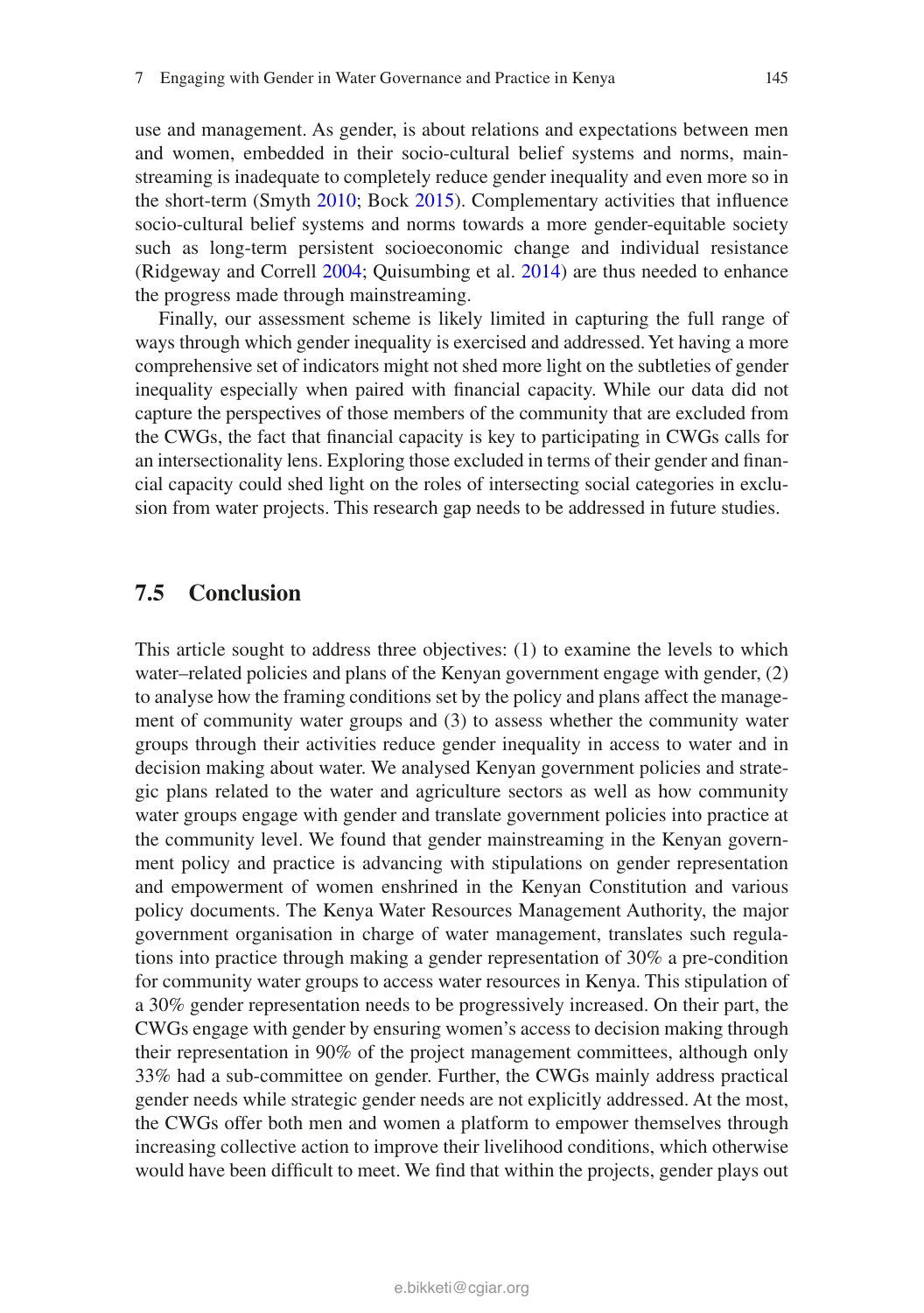in the stereotype images that men have of women and vice versa, thus forming an invisible barrier to adopting other roles or enhancing gender equality. Thus, the CWGs have not managed to significantly change the underlying stereotypes or gender ideologies in the sense of assigning men and women certain roles but may have reinforced the stereotypes by institutionalising them through management positions e.g. treasures position which are also very difficult jobs. Further, while we used gender as an analytical lens in the CWGs, emerging insights hint at the need for further research on the intersection of gender with wealth in determining who attains project membership and by extension, access to water resources.

**Acknowledgements** The authors are grateful to the Volkswagen Foundation for funding this study in the framework of the research project on 'Semi-Arid Areas in Transition' under the programme 'Knowledge for Tomorrow – Cooperative Research Projects in Sub-Saharan Africa' [grant number I/83732]. We would also like to thank CETRAD staff for the support and logistics, especially during data collection. We thank Roger Cremades, Timothy Adams and the two anonymous reviewers for their helpful comments and suggestions.

| <b>Annex 7.1 Results from the Analysis of Kenya Government</b> |
|----------------------------------------------------------------|
| Policies, Acts, Bills and Plans                                |

|                |                                                         | Scores on engaging<br>with gender |                          |                     |                |
|----------------|---------------------------------------------------------|-----------------------------------|--------------------------|---------------------|----------------|
| No.            | Kenya government policies<br>and plans                  | Gender<br>mainstreaming           | Experiences of<br>gender | Degree<br>of action | Total<br>Score |
| 1              | The Constitution of Kenya<br>(2010)                     | $\overline{c}$                    | 3                        | $\overline{2}$      | 7              |
| $\overline{2}$ | Kenya Vision (2030)                                     | $\overline{2}$                    | 3                        | 1                   | 6              |
| 3              | Water policy (1999)                                     | 3                                 | 1                        | $\mathcal{E}$       | 7              |
| $\overline{4}$ | The Water Resources<br>Management (WRM) rules<br>(2007) | $\overline{2}$                    | $\Omega$                 | $\Omega$            | 6              |
| 5              | <b>IWRM &amp; WE Plan (2009)</b>                        | 3                                 | 3                        | 3                   | 9              |
| 6              | WRMA SP(2012-17)                                        | $\Omega$                          | 3                        | 3                   | 6              |
| 7              | Water Bill (2014)                                       | 1                                 | $\Omega$                 | $\Omega$            | $\mathbf{1}$   |
| 8              | National irrigation policy<br>draft (2015)              | 1                                 | $\Omega$                 | $\Omega$            | 1              |
| 9              | Water Act (2016)                                        | 3                                 | $\mathbf{1}$             | $\mathbf{1}$        | 5              |
| 10             | Kenya land policy (2007)                                | 3                                 | 3                        | $\overline{2}$      | 8              |
| 11             | Land Act $(2012)$                                       | 1                                 | $\Omega$                 | $\Omega$            | $\mathbf{1}$   |
| 12             | National environ. policy<br>(2013)                      | 3                                 | 1                        | $\overline{2}$      | 6              |
| 13             | Agriculture Act (2013)                                  | 3                                 | $\Omega$                 | $\overline{c}$      | 5              |
| 14             | Kenya forest policy (2014)                              | 3                                 | 1                        | 3                   | 7              |
| 15             | Kenya NCCRS (2010)                                      | $\overline{2}$                    | 1                        | 3                   | 6              |

(continued)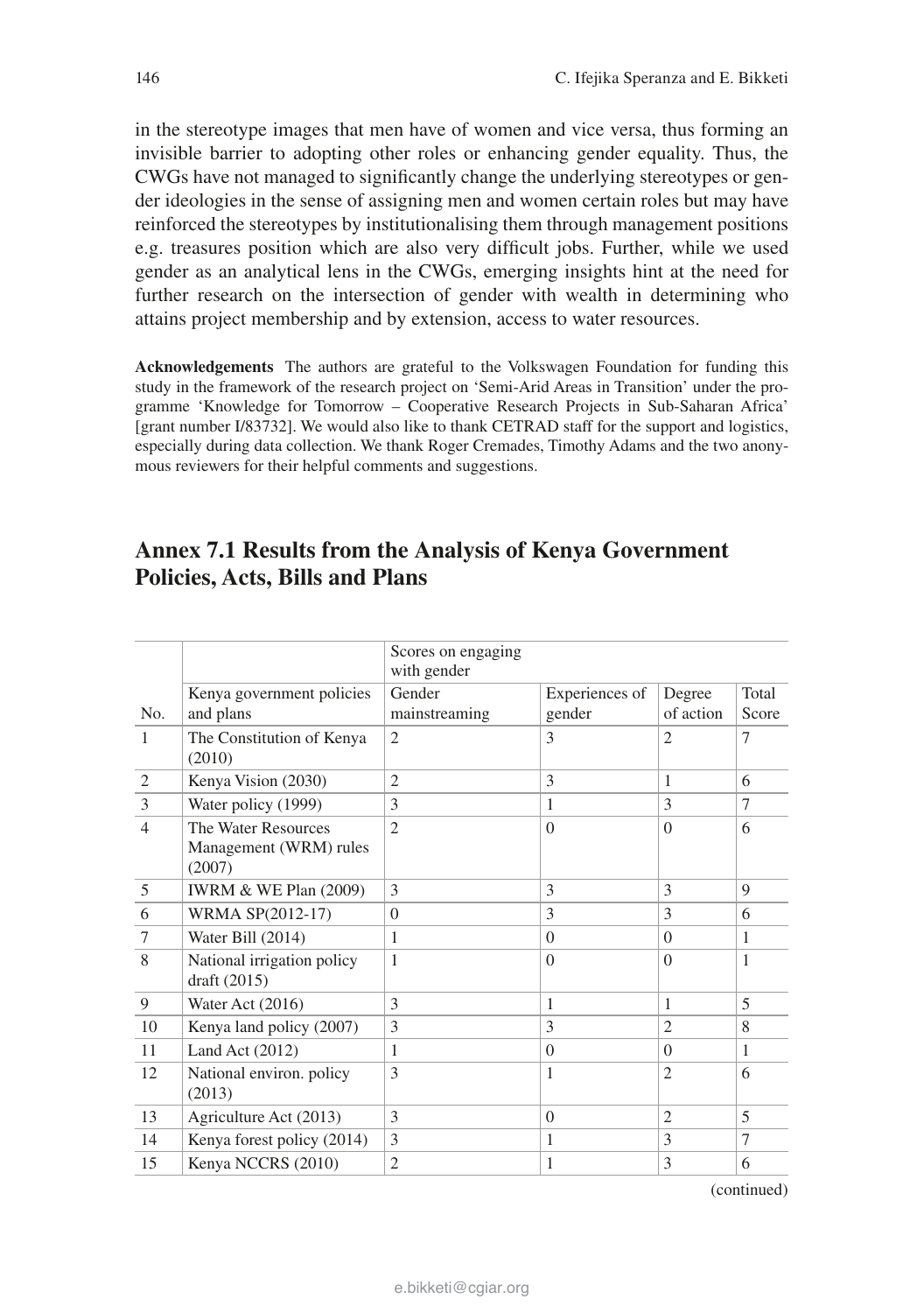|  | <b>Annex 7.1</b> (continued) |
|--|------------------------------|
|--|------------------------------|

|     |                                          | Scores on engaging<br>with gender |                |           |       |
|-----|------------------------------------------|-----------------------------------|----------------|-----------|-------|
|     | Kenya government policies                | Gender                            | Experiences of | Degree    | Total |
| No. | and plans                                | mainstreaming                     | gender         | of action | Score |
| 16  | Climate change bill (2014)               | 3                                 | 0              |           | 6     |
| 17  | Climate Change Act (2016)                | 3                                 |                |           | 6     |
| 18  | Community Land Act<br>(2016)             |                                   |                | $\Omega$  | 2     |
| 19  | Fisheries Mngt. and Dev.<br>Act $(2016)$ | 3                                 |                |           | 7     |

*High*: 7–9 points; *Moderate*: 4–6 points; *Low* 0–3 points

# **Bibliography**

- AHDR (African Human Development Report) (2016). Accelerating gender equality and women's empowerment in Africa. United Nations Development Program (UNDP), 1–9
- Alston M (2009) Drought policy in Australia; gender mainstreaming or gender blindness. Gender Place Culture 16(2):139–154. doi:10.1080/09663690902795738
- Bikketi E, Ifejika SC, Bieri S, Haller T, Wiesmann U (2016) Gendered division of labour and feminisation of responsibilities in Kenya: implications for development interventions. Gender Place Culture:1–17. doi:10.1080/0966369X.2016.1204996
- Bock B (2015) Gender mainstreaming and rural development policy; the trivialisation of rural gender issues. Gender Place Culture 22(5):731–745
- Boserup E (1970) Woman's role in economic development. George Allen & Unwin, London
- Bryceson DF (1999). Sub-Saharan Africa betwixt and between: rural livelihood practices and policies. ASC working paper 43 / 1999. http://www.ascleiden.nl/pdf/wp43.pdf. Accessed 21 Aug 2016
- Bunce A, Ford J (2015) How is adaptation, resilience, and vulnerability research engaging with gender? Environ Res Lett 10(2015):123003. doi:10.1088/1748-9326/10/12/123003
- Butler J (1990) Gender trouble: feminism and the subversion of identity. Routledge, Chapman & Hall, New York
- Daley E (2011) Gendered impacts of commercial pressures on land. http://www.landcoalition. org/sites/default/files/documents/resources/MOKORO\_Gender\_web\_11.03.11.pdf. Accessed 21 Aug 2016
- Dancer H, Tsikata D (2015) Researching land and commercial agriculture in sub-Saharan Africa with a gender perspective: concepts, issues and methods,FAC working paper 132. Future Agricultures Consortium, Brighton. https://opendocs.ids.ac.uk/opendocs/bitstream/handle/123456789/7138/FAC\_Working\_Paper\_132.pdf?sequence=1&isAllowed=y. Accessed 21 Aug 2016
- Doss RC, Kieran C (2015) The standards for collecting sex-disaggregated data for gender analysis: a guide for CGIAR researchers. Research program on policies, institutions and markets. http:// www.pim.cgiar.org. Accessed 21 Aug 2016
- Doss C, Truong M, Nabanoga G, Namaalwa J (2012) Women, marriage, and asset inheritance in Uganda. Dev Policy Rev 30(5):597–616. doi:10.1111/j.1467-7679.2012.00590.x
- Elson D (1995) Male bias in the development process. Manchester University Press, New York
- Farnworth C, Fones Sundell M, Nzioki A, Shivutse V, Davis M (2013) Transforming gender relations in agriculture in Sub-Saharan Africa https://www.sei-international.org/mediamanager/ documents/Publications/SIANI-Gender-Africa-book/SIANI-2013-Transforming-Gender-Relations-Agriculture-Africa.pdf. Accessed 21 Aug 2016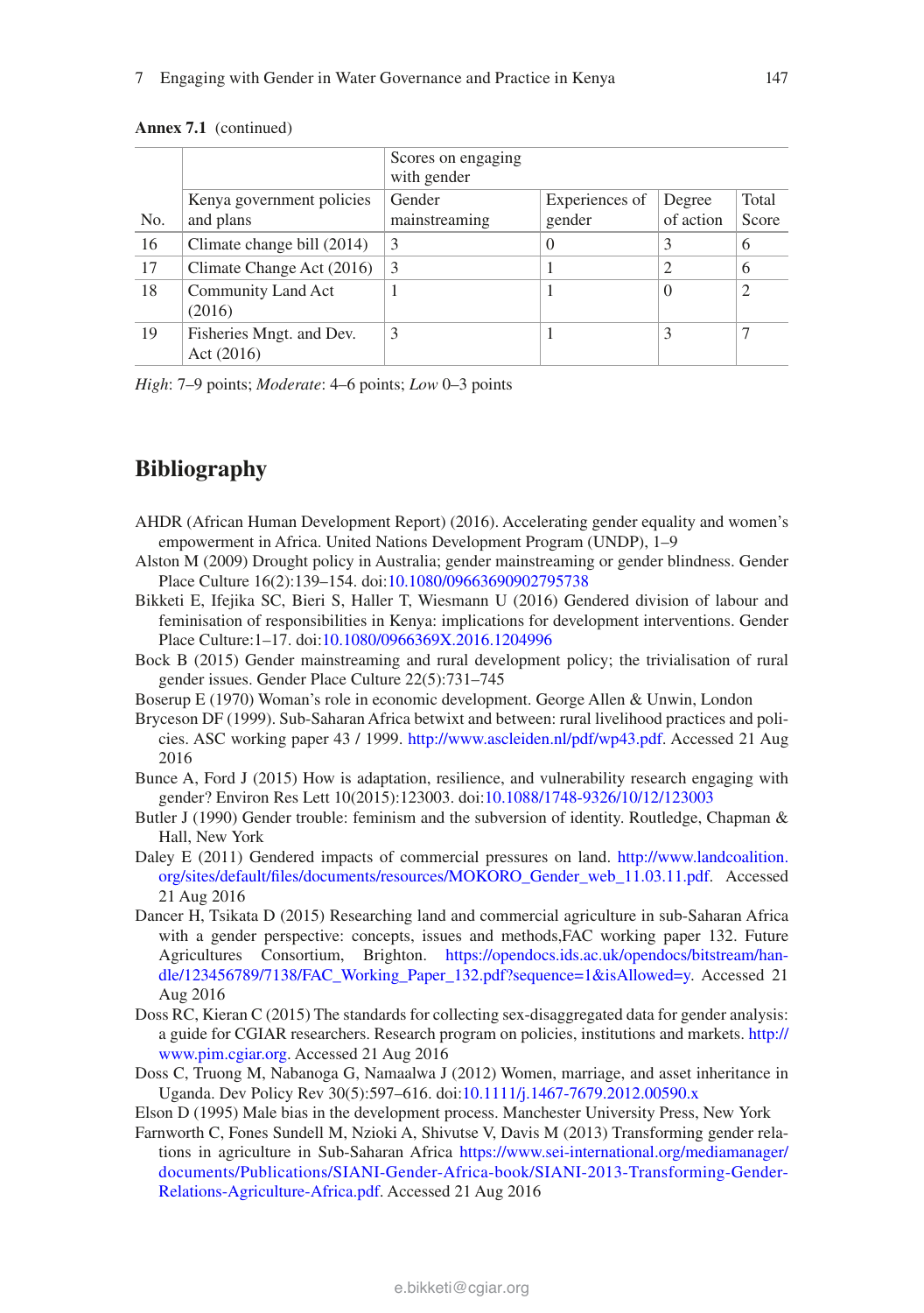- Food and Agriculture Organisation of the United Nations (FAO) (2011) The state of food and agriculture: women in agriculture, closing the gender gap for development. FAO, Rome
- Gallois S, Duda R, Hewlett B, Reyes-García V (2015) Children's daily activities and knowledge acquisition: a case study among the Baka from southeastern Cameroon. J Ethnobiol Ethnomed 11(86):1–13. doi:10.1186/s13002-015-0072-9
- Ifejika Speranza C (2006) Gender based analysis of vulnerability to drought among agro-pastoral households in semi-arid Makueni District, Kenya. In: Premchander S, Müller C (eds) Gender and sustainable development: case studies from NCCR north-south, Perspectives of the Swiss National Centre of competence in research (NCCR) north-south, University of Bern, Vol.2. Geographica Bernensia, Berne, pp 119–146
- Ifejika Speranza C (2010) Promoting gender equality in response to climate change; the case of Kenya, Studies/discussion paper. German Development Institute, DIE (Deutsches Institute fur Entwicklungspotitik), Bonn, pp 18–30. https://www.die-gdi.de/uploads/media/DP\_5.2011.pdf. Accessed 2 May 2017
- Ifejika Speranza C, Kiteme B, Wiesmann U, Jörin J (2016) Community-based water development projects, their effectiveness, and options for improvement: lessons from Laikipia, Kenya. Afr Geogr Rev. doi:10.1080/19376812.2016.1253485
- Kabeer N (2010) Women's empowerment, development interventions and the management of information flows, vol 41. Institute of Development Studies Bulletin. Blackwell Publishing, Oxford, pp 105–112
- Kassie M, Ndiritu WS, Stage J (2014) What determines gender inequality in household food security in Kenya/application of exogenous switching treatment regression. World Dev 56:153– 171. doi:10.1016/j.worlddev.2013.10.025
- Kim S (2001) Hegemony and cultural resistance. Int Enc Soc Behav Sci, 2nd edn, 10:742–746. doi:10.1016/B0-08-043076-7/04332-1
- Lastarria-Cornhiel S, Behrman JA, Meinzen-Dick R, Quisumbing AR (2014) Gender equity and land: toward secure and effective access for rural women. In: Quisumbing AR et al (eds) Gender in agriculture: closing the knowledge gap. Springer, Dordrecht, pp 117–144. doi:10.1007/978-94-017-8616-4\_7
- Lears TJJ (1985) The concept of cultural hegemony: problems and possibilities. Am Hist Rev 90(3):567–593. doi:10.2307/1860957
- Mackenzie F (1990) Gender and land rights in Murang'a district, Kenya. J Peasant Stud 17(4):609– 643. doi:10.1080/03066159008438437
- MGC&SD (Ministry of Gender, Children and Social Development) (2010) Gender and development. http://www.gender.go.ke/index.php/Genderand-Social-Development-Divisions/genderand-development.html. Accessed 23 Oct 2009
- Mutugi MW (2006) The self-help group ideal vehicle for gender education. In: Creighton C, Yieke F (eds) Gender inequalities in Kenya. UNESCO, Paris, pp 81–88, http://ku.ac.ke/schools/ education/images/stories/research/Gender%20Inequalities%20in%20Kenya.pdf#page=87. Accessed 21 Aug 2016
- Quisumbing A (1996) Male-female differences in agricultural productivity: methodological issues and empirical evidence. World Dev 24(10):1579–1595. doi:10.1016/0305-750X(96)00059-9
- Quisumbing AR, Meinzen-Dick R, Raney TL, Croppenstedt A, Behrman JA, Peterman A (2014) Closing the knowledge gap on gender in agriculture. In: Quisumbing AR et al (eds) Gender in agriculture: closing the knowledge gap. doi:10.1007/978-94-017-8616-4\_1
- Rao S (2016) Indicators of gendered control over agricultural resources: A guide for agricultural policy and research. Working paper, CGIAR Gender and Agriculture Research Network. https://cgspace.cgiar.org/bitstream/handle/10568/75779/Indicators%20of%20gendered%20 control%20over%20agricultural%20resources\_Workingpaper1.pdf?sequence=5. Accessed 21 Aug 2016
- Rao N (2017) Assets, agency and legitimacy: towards a relational understanding of gender equality policy and practice. World Dev 95:43–54. doi:10.1016/j.worlddev.2017.02.018
- Republic of Kenya (1999) Sessional paper No. 1 of 1999 on national policy on water resources management and development. Nairobi

Republic of Kenya (2000) National gender and development policy. Nairobi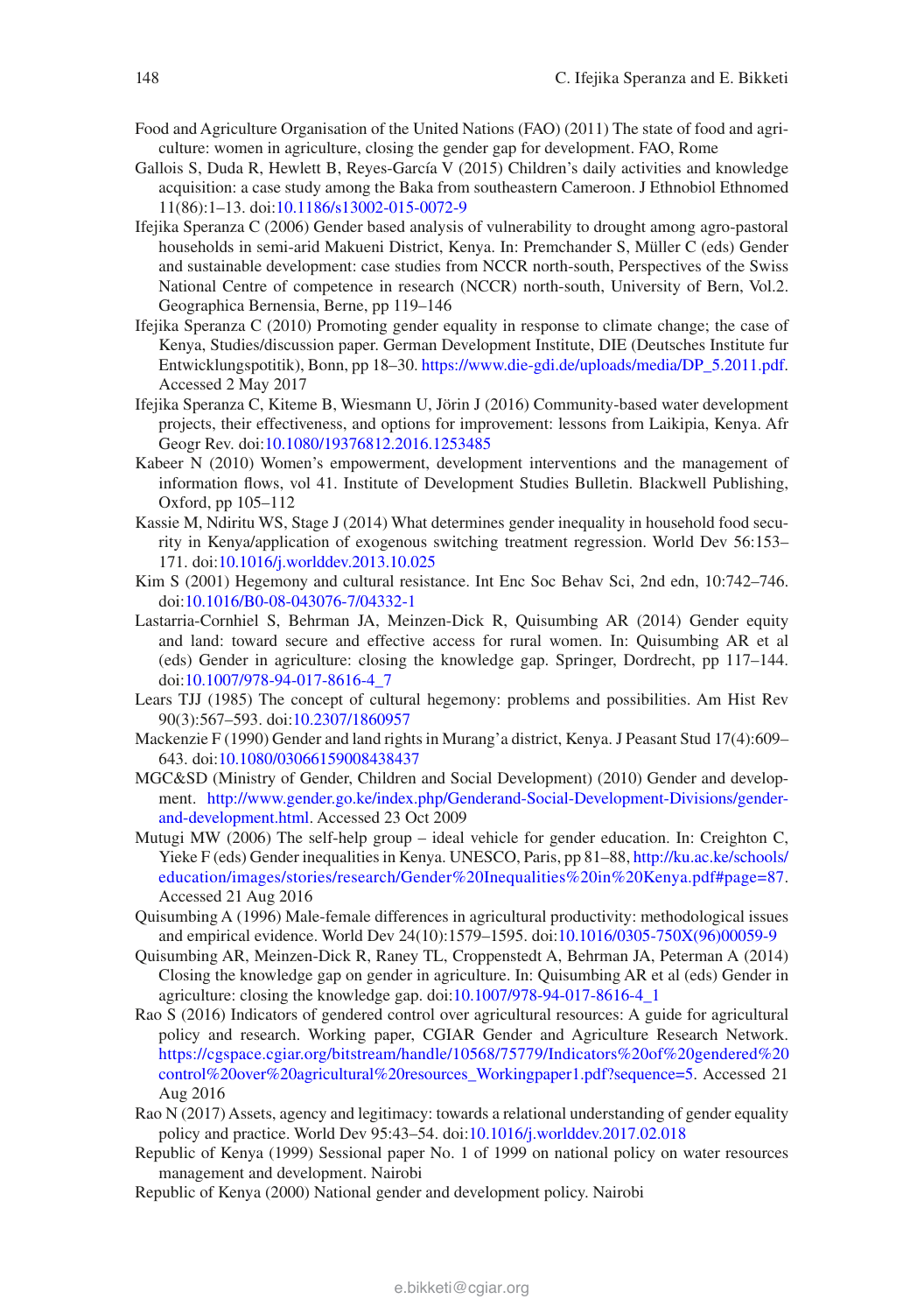- Republic of Kenya (2002) The Kenya Water Act 2002. http://www.water.go.ke/index. php?option=com\_docman&Itemid=89. Accessed 3 Jan 2014
- Republic of Kenya (2007a) Kenya Vision 2030 popular version. Nairobi
- Republic of Kenya (2007b) The water resources management rules 2007. http://kenyalaw.org/kl/ index.php?id=655. Accessed 21 Aug 2016
- Republic of Kenya (2007c) National land policy 2007. Ministry of Lands, Kenya. Nairobi
- Republic of Kenya (2009a) Kenya's water sector strategic plan 2010–2015. Nairobi
- Republic of Kenya (2009b) WRMA integrated water resources management and water efficiency plan for Kenya. Nairobi
- Republic of Kenya (2010a) The constitution of Kenya 2010. http://www.kenyalaw.org:8181/exist/ kenyalex/actview.xql?actid=Const2010
- Republic of Kenya (2010b) National climate change response strategy. Nairobi
- Republic of Kenya (2011) The National Gender and Equality Commission Act, 2011. http://www. ngeckenyaorg/Downloads/The\_National\_Gender\_and\_Equality\_Act\_2011pdf. Accessed 21 Aug 2016
- Republic of Kenya (2012) Land Act No 6 of 2012. National Council for Law Reporting. http:// www.kenyalaw.org/kl/fileadmin/pdfdownloads/Acts/Land Act No 6 of 2012 1.pdf. Accessed 21 Aug 2016
- Republic of Kenya (2013a) Water resources management authority. strategic plan for 2012–2017. Nairobi
- Republic of Kenya (2013b) National Environment Policy 2013. http://www.environment.go.ke/ wp-content/uploads/2014/01/NATIONAL-ENVIRONMENT-POLICY-20131.pdf. Accessed 21 Aug 2016
- Republic of Kenya (2013c) Agriculture, Fisheries and Food Authority Act. No. 13 of 2013. Nairobi
- Republic of Kenya (2014a) The Water Bill 2014. National Council for Law Reporting Library. Nairobi
- Republic of Kenya (2014b) Forest policy 2014. Ministry of Environment, forest and natural resources. Nairobi
- Republic of Kenya (2014c) The climate change bill 2014. http://kenyalaw.org/kl/fileadmin/pdfdownloads/bills/2014/ClimateChangeBill2014.pdf
- Republic of Kenya (2015a) National Irrigation Policy 2015. http://wwwkilimogoke/wp- content/ uploads/2015/06/National-Irrigation-Policy-draft.pdf. Accessed 3 Dec 2016
- Republic of Kenya (2015b) Kenya's Intended Nationally Determined Contribution (INDC). 23 July 2015. http://www4.unfccc.int/submissions/INDC/Published%20Documents/Kenya/1/ Kenya\_INDC\_20150723.pdf
- Republic of Kenya (2016a) The Water Act 2016. http://kenyalaw.org/kl/fileadmin/pdfdownloads/ Acts/WaterAct\_No43of2016.pdf. Accessed 26 Nov 2016
- Republic of Kenya (2016b) About State Department of Gender Affairs. http://www.psyg. go.ke/2016-02-05-06-32-50/gender-affairs-pr.html. Accessed 21 Aug 2016
- Republic of Kenya (2016c) Community Land Act 2016. http://kenyalaw.org/kl/fileadmin/pdfdownloads/Acts/CommunityLandAct\_27of2016.pdf. Accessed 26 Nov 2016
- Republic of Kenya (2016d) The Fisheries Management and Development Act 2016. http://kenyalaw.org/kl/fileadmin/pdfdownloads/Acts/FisheriesManagementandDevelopmentAct\_N. o35of2016.pdf Accessed 26 Nov 2016
- Republic of Kenya (2016e) The Forest Conservation and Management Act 2016. http://kenyalaw. org/kl/fileadmin/pdfdownloads/Acts/ForestConservationandManagementActNo34of2016.pdf. Accessed 26 Nov 2016
- Republic of Kenya (2016f) Climate Change Act 2016. http://kenyalaworg/kl/fileadmin/pdfdownloads/Acts/ClimateChangeActNo11of2016pdf. Accessed 26 Nov 2016
- Ridgeway CL, Correll SJ (2004) Unpacking the gender system: a theoretical perspective on gender beliefs and social relations. Gend Soc 18:510–531. doi:10.1177/0891243204265269
- Schlager E, Ostrom E (1992) Property-rights regimes and natural resources: a conceptual analysis. Land Econ 68(3):249–262. doi:10.2307/3146375